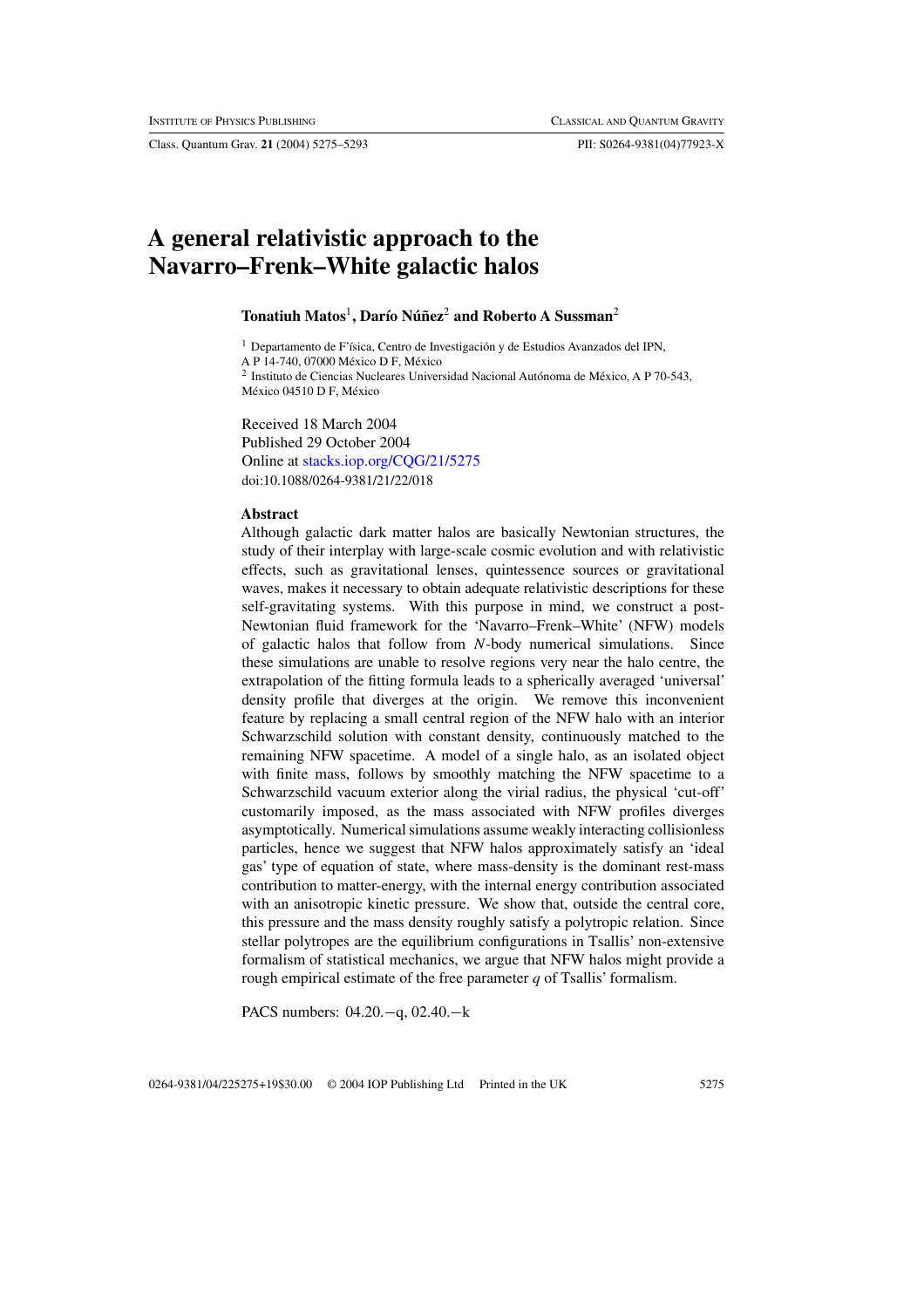## **1. Introduction**

A large amount of compelling evidence based on direct and indirect observations: rotation velocity profiles, microlensing and tidal effects affecting satellite galaxies and galaxies within galaxy clusters, reveals that most of the matter content of galactic systems is made up of dark matter (DM). Since the physical nature of DM so far remains uncertain, this issue has become one of the most interesting open problems in astrophysics and cosmology [1–5]. Among a wide variety of proposed explanations we have: thermal sources, meaning a collisionless gas of weakly interacting massive particles (WIMPs), which can be very massive (*m* ∼ 100− 200 GeV) and supersymmetric [4] ('cold dark matter' (CDM)) or self-interacting less massive (*m* ∼ keV) particles [6, 7] ('warm' DM).

The DM contribution dispersed in galactic halos is about 90–95% of the matter content of galactic systems, while visible baryonic matter (stars and gas) is clustered in galactic discs. It is then a good approximation to consider the gravitational field of a galaxy as that of its DM halo (for whatever assumptions we might make on its physical nature), while visible matter can be thought of as 'test particles' in this field [8, 9].

Assuming the CDM paradigm, we can distinguish two types of halo models: idealized models obtained from a kinetic theory approach, whether based on specific theoretical considerations or on convenient ansätzes that fix a distribution function satisfying Vlassov's equation [10], or models based on 'universal' mass density profiles obtained empirically from the outcome of  $N$ -body numerical simulations  $[11-13]$ . In this paper we will study the equilibrium configurations that emerge from the latter approach, based on the well known numerical simulations of Navarro, Frenk and White (NFW) [11, 14]. It is important to mention that these simulations yield virialized equilibrium structures that reasonably fit CDM structures at a cosmological scale  $\geq 100$  Mpc), though some of their predictions in smaller scales ('cuspy' density profiles and excess substructure) seem to be at odds with observations [15, 16], especially those based on galaxies with low surface brightness (LSB), which are supposed to be overwhelmingly dominated by DM and so well suited to examine the predictions of various DM models [17, 18].

We consider in this paper that DM halos are spherically symmetric equilibrium configurations, a reasonable approximation since their global rotation is not dynamically significant [19]. Galactic halos in virialized equilibrium are also Newtonian systems characterized by typical velocities, ranging from a few km s<sup>-1</sup> for dwarf galaxies up to about 1000–3000 km s−<sup>1</sup> for rich clusters. So, why bother with a general relativistic treatment? Firstly, there is a purely theoretical interest in incorporating these important self-gravitating systems into general relativity, the best available gravitational theory. In fact, important experimental tests of general relativity are currently and customarily carried out (within a weak-field post-Newtonian approach) in solar system bound Newtonian systems. Secondly, a post-Newtonian description of galactic halos can be not only useful and interesting, but also essential for studying their interaction with physical effects that lack a Newtonian equivalent, such as gravitational lenses or gravitational waves. In fact, the post-Newtonian halo models that we present in this paper can be readily used in lensing studies, or can provide the unperturbed zero order configuration in the examination of the perturbative effect of gravitational waves on galactic halos. Also, a post-Newtonian description is necessary in the study of the interplay between galactic structures and large-scale (*>*100 Mpc) cosmological evolution dominated by a repulsive 'dark energy', modelled by sources such as quintessence and*/*or a cosmological constant, whose Newtonian description might be inadequate. Finally, since galactic halos are customarily examined as Newtonian structures, we feel it is important to show the readership of general relativity journals how to construct spacetimes, in a post-Newtonian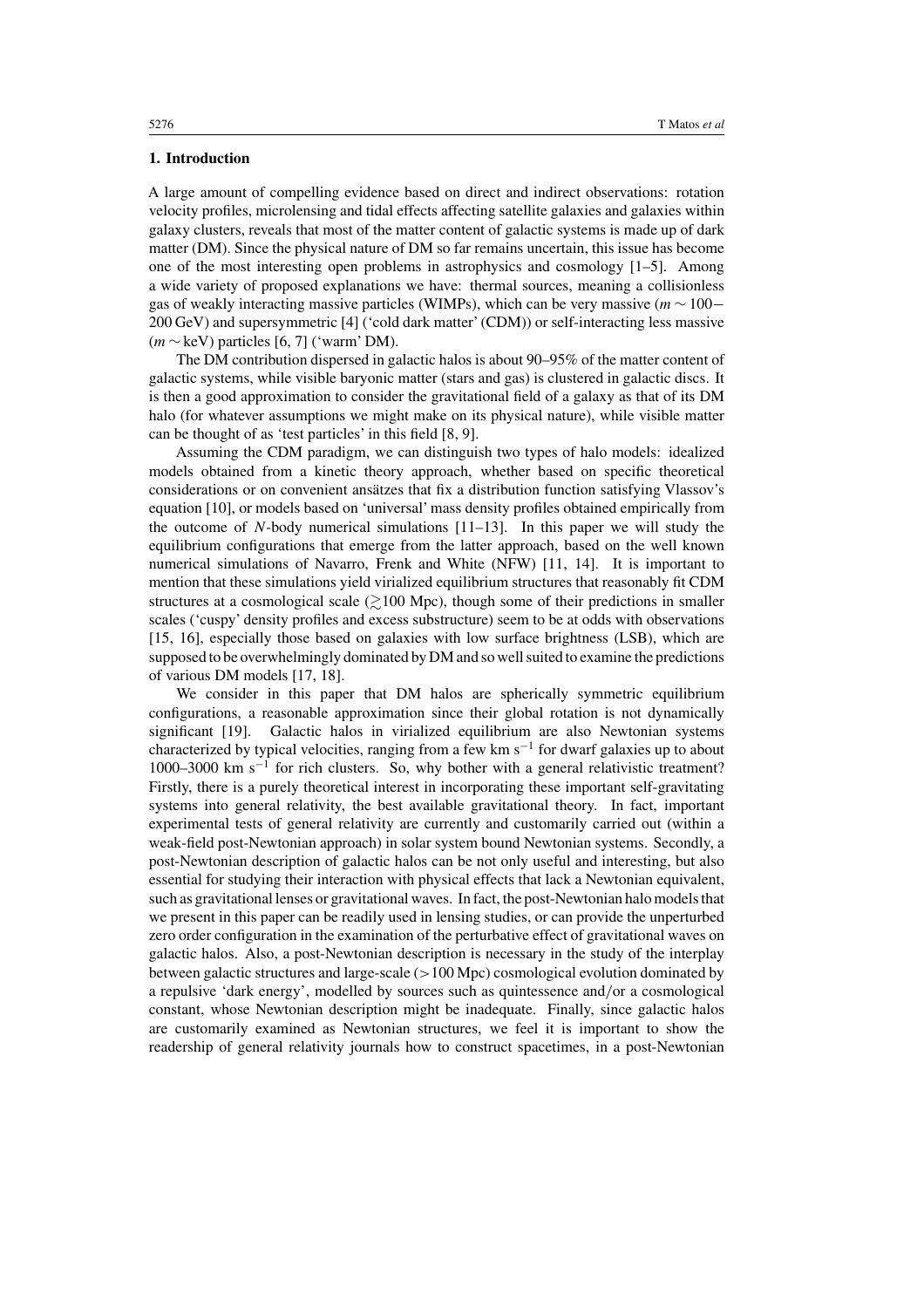approximation, that are suitable for the description and study of these important self-gravitating systems.

Given the NFW mass density profile, we show in section 2 how all dynamical variables of the Newtonian NFW halo can be derived. In section 3 we construct a post-Newtonian fluid relativistic generalization of a NFW halo, under the assumption that the gas of collisionless WIMPs should satisfy an 'ideal gas' type of equation of state [20–22]. For isotropic velocity distributions, this assumption allows us to determine the internal energy density by means of the hydrostatic equations themselves. For the case with anisotropic velocities we follow the same procedure with regards to the 'radial' component of the stress tensor, determining the 'tangential' stress by a suitable empirical ansatz (section 6.2).

The fact that the NFW spherically averaged mass density profile diverges at the halo centre follows from interpolating a fitting formula associated with numerical simulations that have a finite resolution limit at the halo centre [23]. Although this behaviour of the density profile does not imply that simulations predict an infinite central density, it is nonetheless an undesirable feature, which we ammend in section 4 by replacing a small region around the centre of the NFW halo with a spherical section of a spacetime with constant matter-energy density, i.e. a section of the 'interior' Schwarzschild solution, that is continuously matched to the remainder of the NFW post-Newtonian spacetime.

Galactic halos are hierarchical structures: small halos lie within galaxy clusters, which might be part of superclusters, etc, and the asymptotic field of a typical NFW halo should somehow merge with a mean field of a larger substructure or with a mean cosmological field. However, the dynamical input from a suitable cosmological background is well imprinted in the theoretical design of NFW simulations [11–13], while the effect of a cosmological constant on the equilibrium of virialized halo structures is known to be negligible (see [24] and references quoted therein). Hence, at galactic scales, the empirical NFW profiles are assumed to be valid only up to the 'virial radius', a physical 'cut-off' scale associated with a virialization process [2, 3, 10, 21, 22], ignoring altogether their transition to background fields associated with larger structures or to a cosmological background. While a post-Newtonian approach also allows one to impose this virial cut-off scale and to ignore its asymptotic behaviour, we show in section 4 how well behaved asymptotically flat NFW configurations can be constructed. Also, since any localized self-gravitating system (even if belonging to large substructures) can be approximately described as an isolated system, we also examine an alternative cut-off by matching generic NFW halos to a Schwarzschild vacuum exterior at the virial radius.

In section 5 we provide the equilibrium equations given in terms of suitable dimensionless variables for the post-Newtonian NFW halos, using the matching with the 'interior' and 'exterior'Schwarzschild solutions defined in section 4. Analytical solutions of these equations are obtained in section 6 for isotropic velocities (subsection 6.1) and for a well-defined case with anisotropic velocities (subsection 6.2). We show in both cases that (outside the central region) the radial pressure and mass density satisfy approximately a polytropic relation characteristic of stellar polytropes [10]. Even if NFW halos exhibit (in general) deviations from an isotropic velocity distribution, while velocities in polytropes are strictly isotropic, we argue in section 7 that the resemblance of outer regions of NFW halos to stellar polytropes might be significant, since virialized self-gravitating systems exhibit non-extensive forms of energy and entropy, and stellar polytropes are the equilibrium states in the application to astrophysical systems of the non-extensive statistical mechanics formalism developed by Tsallis [25] and applied to self-gravitating systems by other authors [26–29] (see [30–31] for a critical approach to this formalism).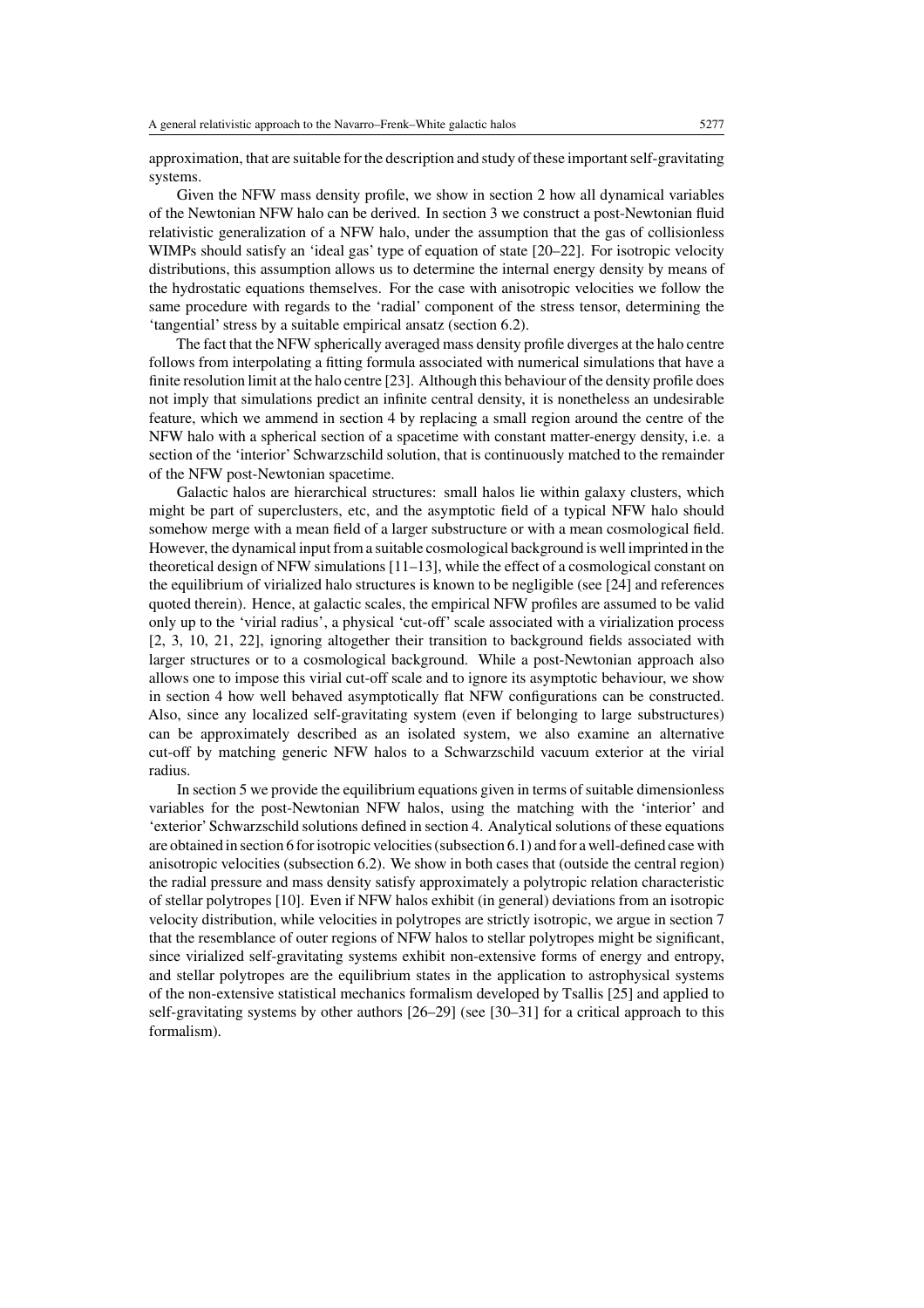## **2. The NFW DM halos**

The well-known *N*-body numerical simulations of NFW yield the following 'universal' expression for the density profile of virialized galactic halo structures [11–14]

$$
\rho_{\text{NFW}} = \frac{\delta_0 \rho_0}{x(1+x)^2},\tag{1}
$$

where

$$
x = \frac{r}{r_s}, \qquad r_s = \frac{r_{\rm vir}}{c_0}, \tag{2}
$$

$$
\rho_0 = \rho_{\rm crit} \Omega_0 h^2 = 253.8 h^2 \Omega_0 \frac{M_\odot}{\text{kpc}^3},\tag{3}
$$

$$
\delta_0 = \frac{\Delta c_0^3}{3[\ln(1+c_0) - c_0/(1+c_0)]},\tag{4}
$$

while the concentration parameter  $c_0$  can be expressed in terms of the virial mass  $M_{\text{vir}}$  by [30]

$$
c_0 = 62.1 \left(\frac{M_{\rm vir}h}{M_{\odot}}\right)^{-0.06} (1 + \epsilon),
$$
 (5)

where  $-1/3 \lesssim \epsilon \lesssim 1/2$ . The virial radius  $r_{\text{vir}}$  is given in terms of  $M_{\text{vir}}$  by the condition that average halo density equals  $\Delta$  times the cosmological density  $\rho_0$ 

$$
\Delta \rho_0 = \frac{3M_{\rm vir}}{4\pi r_{\rm vir}^3},\tag{6}
$$

where  $\Delta$  is a model-dependent numerical factor (for a  $\Lambda$ CDM model with total  $\Omega_0 = 1$  we have ∼ 100 [31]). Hence all quantities depend on a single free parameter *M*vir with a dispersion range given by  $\epsilon$  for different halo concentrations.

Using this profile, the mass function and gravitational potential follow from the Newtonian equations of hydrostatic equilibrium

$$
M' = 4\pi\rho r^2,\tag{7}
$$

$$
\Phi' = \frac{GM}{r^2},\tag{8}
$$

where a prime denotes derivative with respect to *r*. Hence, the NFW mass function follows from integrating (7) for  $\rho$  given by (1)

$$
M_{\text{NFW}} = 4\pi r_s^3 \delta_0 \rho_0 \left[ \ln(1+x) - \frac{x}{1+x} \right],\tag{9}
$$

so that  $M_{NFW}(0) = 0$ , while  $M_{NFW}$  evaluated at  $r = r_{\text{vir}}$  (or  $x = c_0$ ) yields  $M_{\text{vir}}$  as defined in (6) for  $\delta_0$  given by (4). Circular rotation velocity and the gravitational potential follow from (8)

$$
V_{\text{NFW}}^2 = V_0^2 \left[ \frac{\ln(1+x)}{x} - \frac{1}{1+x} \right],\tag{10}
$$

$$
\Phi_{\text{NFW}} = -V_0^2 \frac{\ln(1+x)}{x},\tag{11}
$$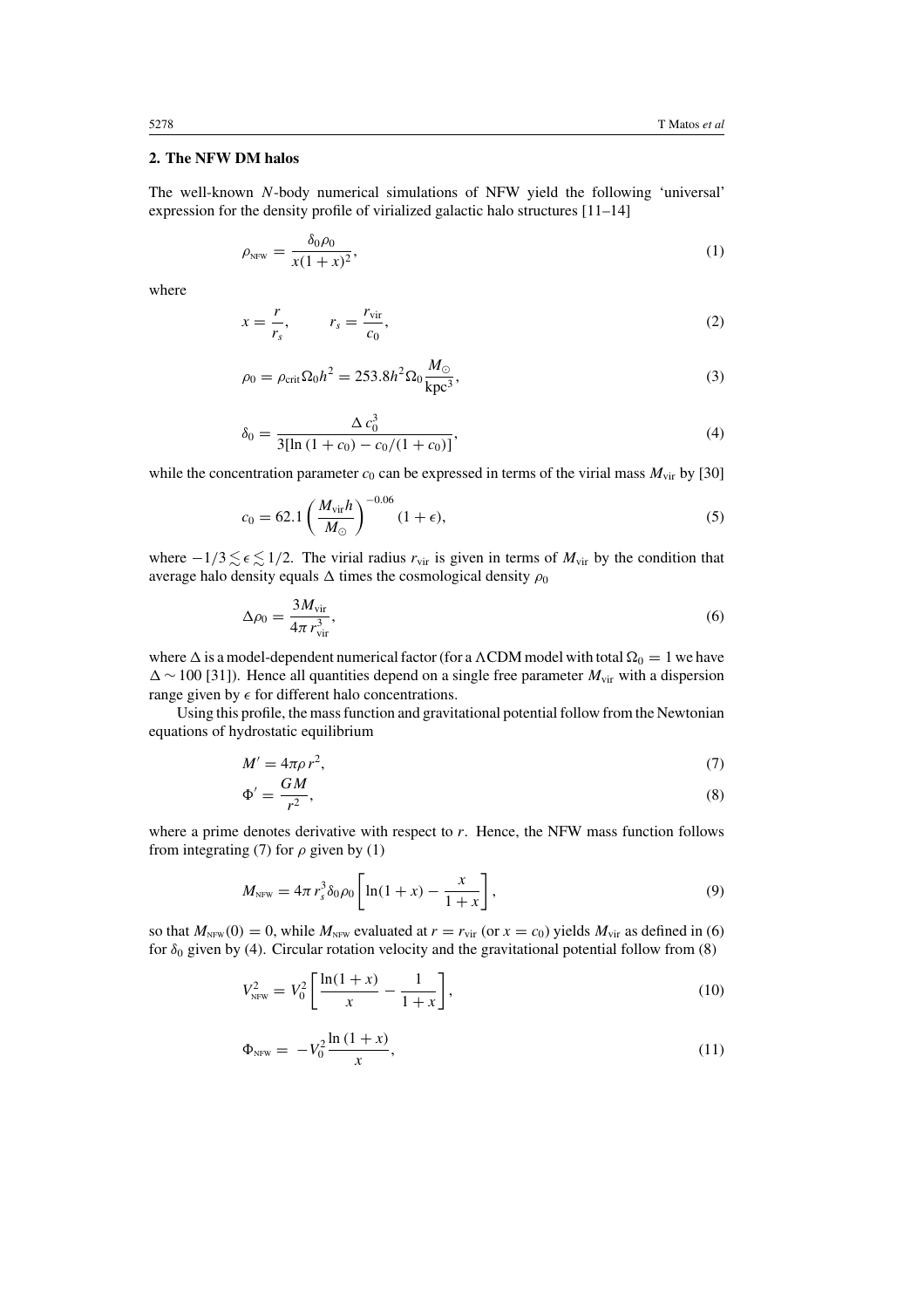where the characteristic velocity  $V_0$  is

$$
V_0^2 = 4\pi \, Gr_s^2 \delta_0 \rho_0 = -\Phi_{\text{NFW}}(0) = \frac{3\delta_0}{\Delta c_0^2} \frac{GM_{\text{vir}}}{r_{\text{vir}}},\tag{12}
$$

and the integration constant was chosen so that  $\Phi_{NFW} \to 0$  as  $x \to \infty$ . Notice that even if  $\rho_{NFW}$ diverges, all other quantities (but not their gradients) are regular as  $x \to 0$ .

Since numerical simulations usually yield anisotropic velocity distributions, we have in general an anisotropic stress tensor so that 'radial' and 'tangential' pressures,  $P = P_r$  and  $P_{\perp}$ , are involved in the Navier–Stokes equation

$$
P' = -\rho \Phi' - \frac{2\Gamma}{r} P,\tag{13}
$$

where

$$
\Gamma = \frac{P - P_{\perp}}{P},\tag{14}
$$

is the anisotropy factor. Given  $\rho_{NFW}$  and  $M_{NFW}$ , the radial and tangential pressures follow from integrating (13) for a given choice of  $\Gamma$ . For the NFW forms (1) and (9), there are analytic solutions of (13) for  $\Gamma = 0$  (isotropic case) and for various empiric forms of  $\Gamma$  [14].

# **3. Relativistic generalization**

Under the assumptions that we outlined in section 1, the spacetime metric for an NFW DM galactic halo should be a particular case of the spherically symmetric static line element

$$
ds^{2} = -\exp\left(\frac{2\Phi}{c^{2}}\right)c^{2}dt^{2} + \left(1 - \frac{2GM}{c^{2}r}\right)^{-1}dr^{2} + r^{2}(d\theta^{2} + \sin^{2}\theta d\phi^{2}),
$$
\n(15)

so that  $M(r)$  has the unit of mass. The functions  $\Phi(r)$  and  $M(r)$  are suitable relativistic generalizations of the NFW functions given by  $(9)$  and  $(11)$ . We will assume a fluid energy– momentum tensor of the most general form for the metric (15)

$$
T^{ab} = \mu u^a u^b + p h^{ab} + \Pi^{ab},\tag{16}
$$

where  $\mu$  and  $p$  are the matter-energy density and isotropic pressure along a 4-velocity field  $u^a = \exp(-\Phi/c^2)\delta^a{}_t$ , while  $h^{ab} = g^{ab} + u^a u^b$  and  $\overline{\Pi}^{ab}$  is the anisotropic and traceless  $(\Pi^a{}_a = 0)$  stress tensor, which for the metric (15) takes the form

$$
\Pi^a{}_b = \text{diag}\left[0, -2\Pi, \Pi, \Pi\right] \tag{17}
$$

so that *p* and  $\Pi = \Pi(r)$  relate to the radial and tangential pressures, *P* and  $P_{\perp}$ , by

$$
P_{\perp} - P = 3\Pi, \qquad 2P_{\perp} + P = 3p. \tag{18}
$$

The field equations and momentum balance ( $T^{ab}$ ; $b = 0$ ) associated with (15)–(18) are

$$
M' = 4\pi\mu r^2/c^2,\tag{19}
$$

$$
\Phi' = \frac{G[M + 4\pi \ P r^3/c^2]}{r[r - 2GM/c^2]},\tag{20}
$$

$$
P' = -(\mu + P)\frac{\Phi'}{c^2} - \frac{2\Gamma}{r}P,
$$
\n(21)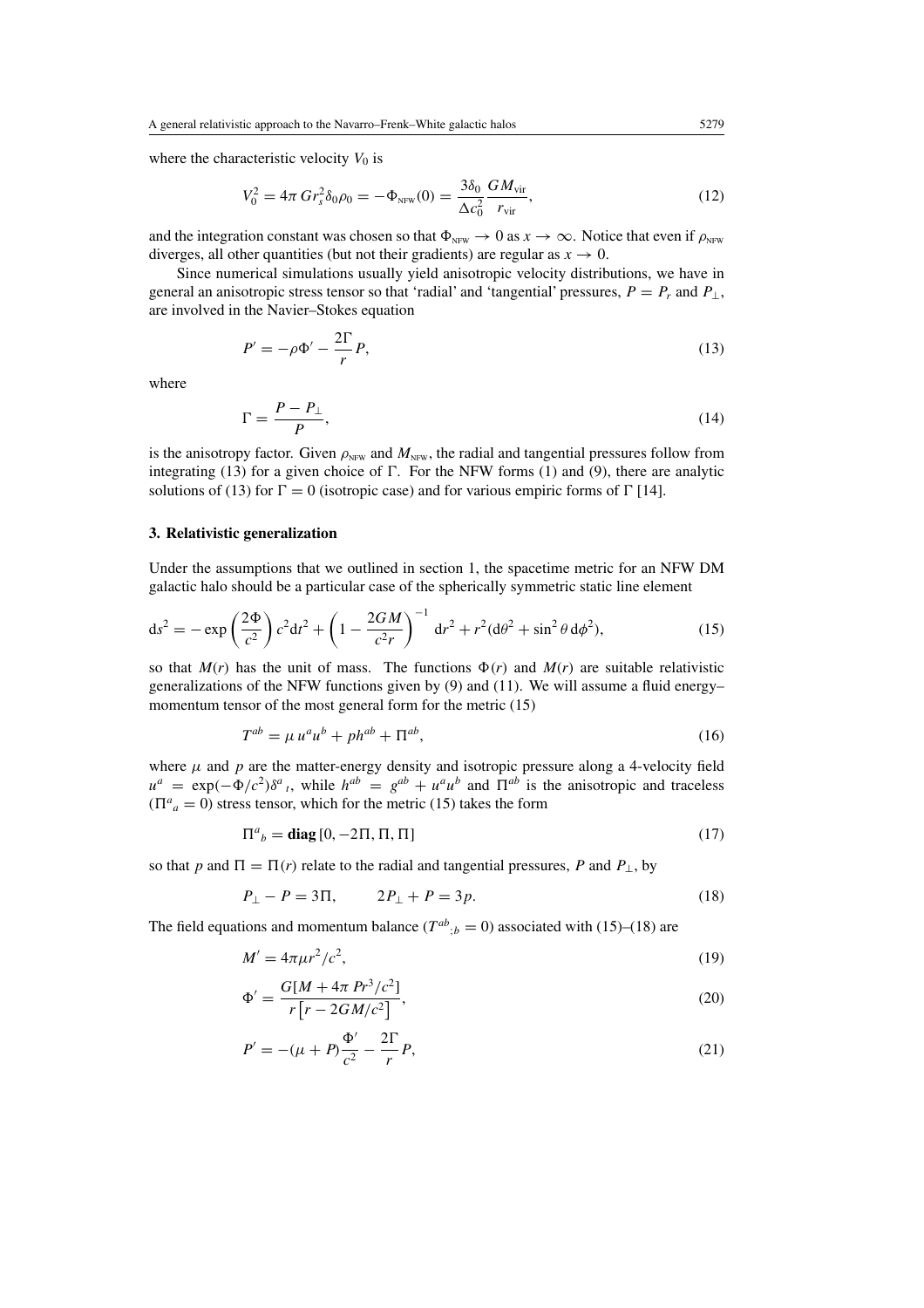where  $\Gamma$  is given by (14). These equations are the relativistic generalization of the Newtonian equilibrium equations (7), (8) and (13). In the Newtonian case all these equations are decoupled, so that once  $\rho$  is known and  $\Gamma$  is prescribed, all other quantities follow by simple integration of quadratures. In the relativistic case we have, in general, three equations for five unknowns ( $\mu$ , *P*,  $\Gamma$ , *M*,  $\Phi$ ). Thus, we must provide a relation between  $\mu$  and *P*, together with a suitable assumption that determines or prescribes the form of  $\Gamma$ .

Since the WIMPs in the collisionless gas making up galactic halos are interacting very weakly, it is reasonable to consider such a gas as approximately an 'ideal gas' whose total matter-energy density,  $\mu$ , is the sum of a dominant contribution from rest-mass density,  $\rho c^2$ , and an internal energy term that is proportional to the pressure *P* and to the velocity dispersion  $\sigma^2 = \langle v^2 \rangle \simeq \langle v^2_{\perp} \rangle$ . Hence, we shall assume that the matter source of NFW halos complies with the equation of state of a non-relativistic (but non-Newtonian) ideal gas [3, 20–22]

$$
\mu = \rho c^2 \left[ 1 + \frac{3}{2} \frac{\sigma^2}{c^2} \right], \qquad P = \rho \sigma^2,
$$
\n(22)

where we can identify  $\rho = \rho_{NFW}$  (or with any mass density formula used in halo models) and the velocity dispersion is related to a kinetic temperature *T* by [10]

$$
\sigma^2 = \frac{P}{\rho} = \frac{k_s T}{m},\tag{23}
$$

where  $k<sub>B</sub>$  is Boltzmann's constant. At this point, we believe it is convenient to mention the following two idealized models of self-gravitating systems as useful theoretical references [10]:

isothermal sphere: 
$$
\sigma^2 = \frac{k_B T_0}{m} = \text{const} \implies P = K\rho
$$
,  
stellar polytropes:  $\sigma^2 = K\rho^{1/n} \implies P = K\rho^{1+1/n}$ , (24)

where  $T_0$ ,  $K$  and  $n$  (polytropic index) are constants. The isothermal sphere corresponds to a Maxwell–Boltzmann velocity distribution, the equilibrium state associated with the extensive Boltzmann–Gibbs entropy [10, 21, 22]. The stellar polytropes are also solutions of the Vlassov equation, but are associated with the equilibrium state in the nonextensive entropy functional proposed by Tsallis [25–31]. Notice that the isothermal sphere follows from the stellar polytropes in the limit  $n \to \infty$  (the extensivity limit in Tsallis' formalism).

For Newtonian characteristic velocities in galactic halos, we have  $\sigma^2/c^2 \ll 1$  and  $\mu \approx \rho c^2$ and so  $P \simeq P_{\perp} \ll \rho c^2$ , so that (22) provides a plausible equation of state for a relativistic generalization of galactic halos. It is evident that in the Newtonian limit  $\sigma^2/c^2 \to 0$  we recover the Newtonian equilibrium equations (7), (8) and (13). What needs to be done now is to insert the equation of state (22) into the field equations (19)–(21). It turns out to be easier to work with *P* instead of  $\sigma$  or *T*, using (22) as

$$
\mu = \rho c^2 + \frac{3}{2}P,\tag{25}
$$

so that  $\sigma$  and/or *T* can be obtained afterwards from *P* through (22) and (23). Combining (20) and (21) into a single equation and using (25) we obtain the set

$$
M' = 4\pi \left[ \rho + \frac{3}{2} \frac{P}{c^2} \right] r^2, \tag{26}
$$

$$
P' = -\frac{G[\rho + (5/2)P/c^2][M + 4\pi (P/c^2)r^3]}{r[r - (2G/c^2)M]} - \frac{2\Gamma}{r}P,
$$
\n(27)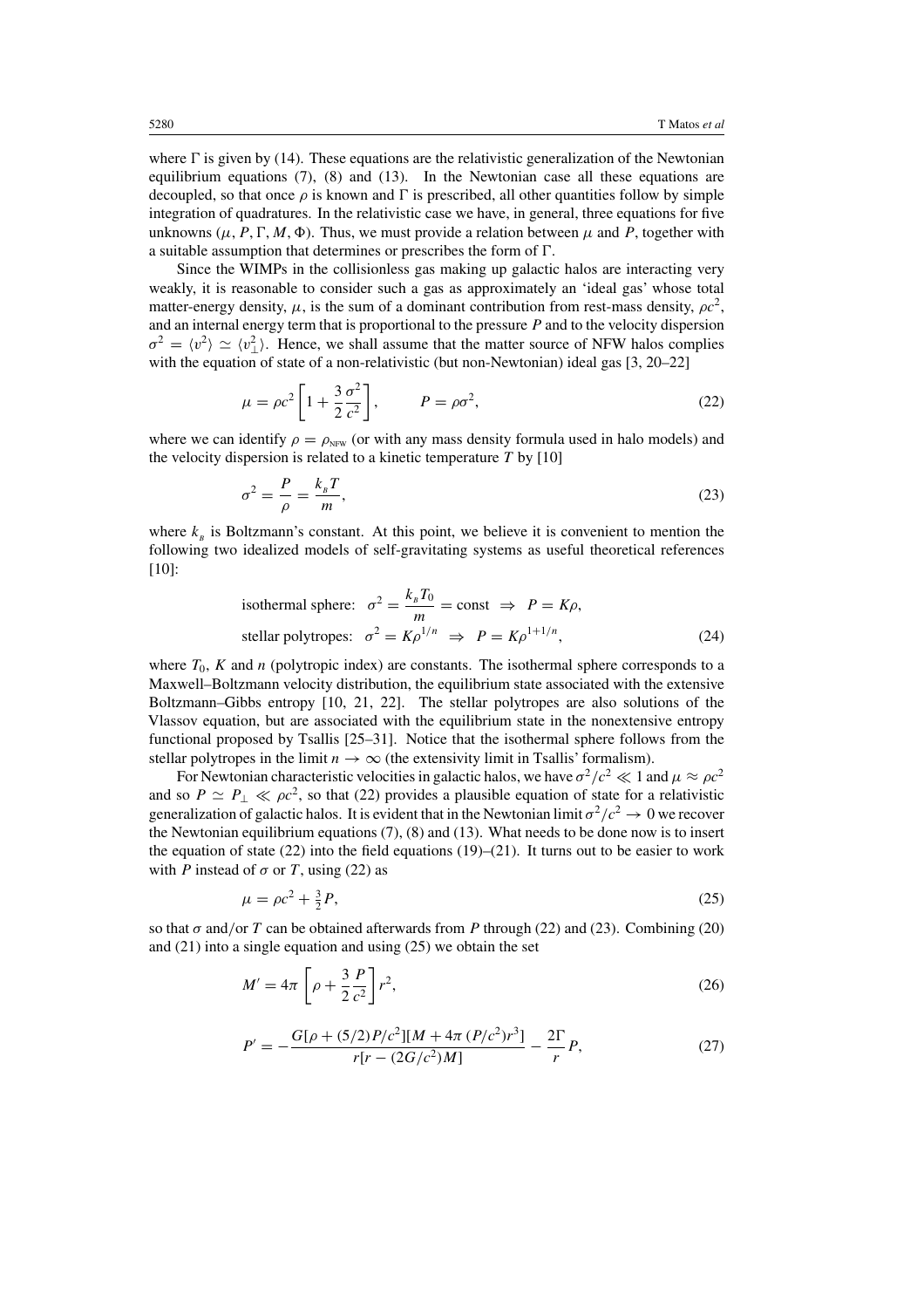which becomes determined once we identify  $\rho = \rho_{NFW}$  and specify  $\Gamma = \Gamma(r)$ . We can solve these equations in a post-Newtonian approximation by keeping only terms up to order  $\sigma^2/c^2$ .

## **4. Providing a regular centre and matching with a Schwarzschild exterior**

By looking at (1), it is evident that  $\rho = \rho_{NFW}$  diverges as  $r \to 0$ . A careless examination, from a full general relativistic point of view, of the spherical spacetime given by (15)–(22) with  $\rho = \rho_{NFW}$ , would yield a curvature singularity marked by  $r = 0$ , associated with the blowing up of the Ricci scalar

$$
R = \frac{8\pi G}{c^4} [\rho_{\text{NFW}} c^2 + (2\Gamma - \frac{3}{2})P].
$$
 (28)

However, this situation does not apply to NFW halos, not only because they are Newtonian systems that must be examined within the framework of a Newtonian limit of a weak-field approach, but because the NFW mass density profile (1) is an empirical fitting formula that emerges from spherically averaging numerical simulations that cannot resolve distances smaller than about  $1\%$  of the actual physical radius of the halo [23]. Hence, astrophysicists using this density profile do not actually assume infinite central densities, but regard this blowing up of  $\rho_{NFW}$  as an undesired effect due to the extrapolation of a fitting formula which (within the resolution limits of numerical simulations) provides a rough illustration of the fact that density becomes 'cuspy' along the central halo region, i.e.  $\rho_{NFW} \sim 1/x$  for  $x \ll 1$ .

A practical way to get rid of this inconvenient feature is to 'replace' a small spherical region  $0 < x < x_0$  of the NFW spacetime with an 'inner' fluid region containing the worldline of a regular centre. Using the definitions  $(2)$ – $(6)$ , the radius  $r_0$  of this inner region in terms of *M*vir is given by

$$
\frac{r_0}{\text{kpc}} = 0.272 \left(\frac{M_{\text{vir}}}{M_{\odot}}\right)^{0.273} x_0. \tag{29}
$$

Hence, for halos in the observed range  $10^8 M_{\odot} < M_{\text{vir}} < 10^{15} M_{\odot}$ , the choice  $x_0 = 0.0001$ yields 4 pc  $\lesssim$   $r_0$   $\lesssim$  340 pc, a very small radius in relation to the virial radii of these halos. Thus, since this length scale is much smaller than the maximal resolution of numerical simulations [23], we are able to provide a regular centre for the NFW spacetime but this does not prevent us from studying the effects of its steep density profile in the central region.

The simplest choice of a spacetime geometry for the inner region is a section of a Schwarzschild interior solution [32] characterized by the metric (15) with

$$
\exp\left(\frac{\Phi}{c^2}\right) = a_0 - b_0\sqrt{1 - \kappa_0 r^2}, \qquad M = \frac{4\pi\mu_c}{3c^2}r^3,\tag{30}
$$

with  $\kappa_0 = 8\pi G \mu_c/c^4$  and

$$
\mu = \mu_c = \text{const},\tag{31}
$$

$$
P = \frac{\mu_c}{3} \frac{3b_0\sqrt{1 - \kappa_0 r^2} - a_0}{a_0 - b_0\sqrt{1 - \kappa_0 r^2}},
$$
\n(32)

where the constants  $a_0$ ,  $b_0$  and  $\mu_c$  must be selected so that this region can be suitably 'glued' to the NFW spacetime occupying  $x > x_0$ .

As we mentioned before, it is customary to disregard the asymptotic behaviour of NFW profiles, since the virial radius is considered to be the physical cut-off radius of NFW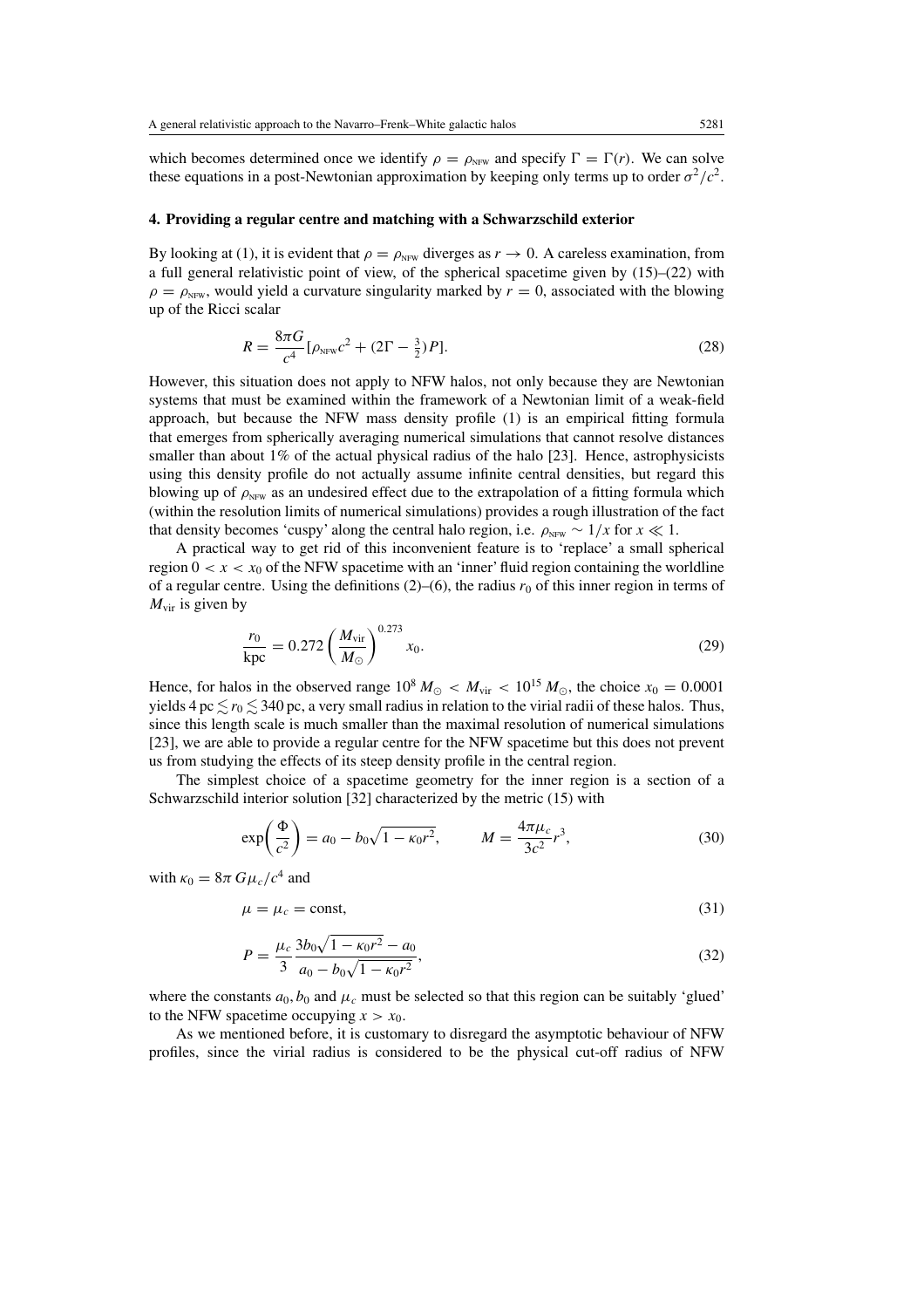halos. However, we can construct asymptotically well-behaved NFW configurations for which  $\mu$ , *P*, *M*/*r* and  $\Phi$  tend to zero as  $x \to \infty$  (though *M* most certainly will diverge in this limit, since the Newtonian  $M<sub>NFW</sub>$  in (9) already does). A finite *M* as  $r \to \infty$  can be achieved if we match the NFW spacetime at a convenient cut-off scale to a Schwarzschild vacuum exterior characterized by  $\mu = P = 0$  and by (15) with

$$
\exp\left(\frac{2\Phi}{c^2}\right) = 1 - \frac{2GM_0}{c^2r}, \qquad M = M_0,\tag{33}
$$

where  $M_0$  is the constant 'Schwarzschild mass'.

Necessary conditions for a smooth matching between spacetime regions are given by Darmois matching conditions [33], requiring continuity of the induced metric and extrinsic curvature of the matching hypersurface

$$
h_{ab} = n_a n_b - g_{ab}, \t K_{ab} = -h_a^c h_b^d n_{c;d}, \t (34)
$$

where  $n^a$  is a unit vector normal to this hypersurface. Since the NFW spacetime must be matched, either to (30) or to (33), at hypersurfaces marked by constant *r*, we have  $n_a = \sqrt{g_r} \delta_a^r$ , hence (34) imply that  $g_t$ ,  $g'_t$  and  $g_{rr}$  (but not necessarily  $g'_{rr}$ ) must be continuous at the matching hypersurface. Considering (19)–(21), this implies continuity at the matching hypersurface of  $M$ ,  $\Phi$  and *P*, but not of  $\mu$  or the anisotropic pressure defined in terms of  $\Gamma$  by (14).

## *4.1. Matching with the inner region*

It is convenient to assume (25) to be valid at  $r = 0$ , so that we can characterize the Schwarzschild interior solution by

$$
\mu_c = \rho_c c^2 + (3/2) P_c.
$$
\n(35)

Following (12), we can define a characteristic velocity

$$
V_c^2 = 4\pi G\rho_c r_s^2,\tag{36}
$$

so that

$$
P_c = \delta_c \rho_c V_c^2, \qquad \xi = \frac{P_c}{\rho_c c^2} = \delta_c \frac{V_c^2}{c^2}, \qquad (37)
$$

where  $\delta_c$  is an arbitrary constant, so that central velocity dispersion is  $\sigma_c^2 = \delta_c V_c^2$ . Hence, for  $0 \leqslant x \leqslant x_0$  we have

$$
M = \frac{4\pi}{3}\rho_c(1 + \frac{3}{2}\xi)r_s^3x^3,
$$
\n(38)

while, for the time being, we assume also  $\Gamma = 0$ , though a nonzero  $\Gamma$  can be considered for the inner region in the case of anisotropic pressure (see section 6.2). Since we are considering  $x < x_0 \sim 0.0001 \ll 1$ , suitable expressions for the remaining variables in this region are found by expressing  $a_0$ ,  $b_0$  in terms of the parameters in (35) and (36) and expanding (30) and (32) up to first order in  $x^2$ , leading to

$$
\Phi \approx \Phi_c + \frac{1}{6}V_c^2 \left(1 + \frac{9}{2}\xi\right)x^2,\tag{39}
$$

$$
P \approx \rho_c V_c^2 \left[ \delta_c - \frac{1}{6} \left( 1 + \frac{5}{2} \xi \right) \left( 1 + \frac{9}{2} \xi \right) x^2 \right],\tag{40}
$$

$$
V_{\text{rot}}^2 = r\Phi' \approx \frac{1}{3}V_c^2 \left(1 + \frac{3}{2}\xi\right)x^2. \tag{41}
$$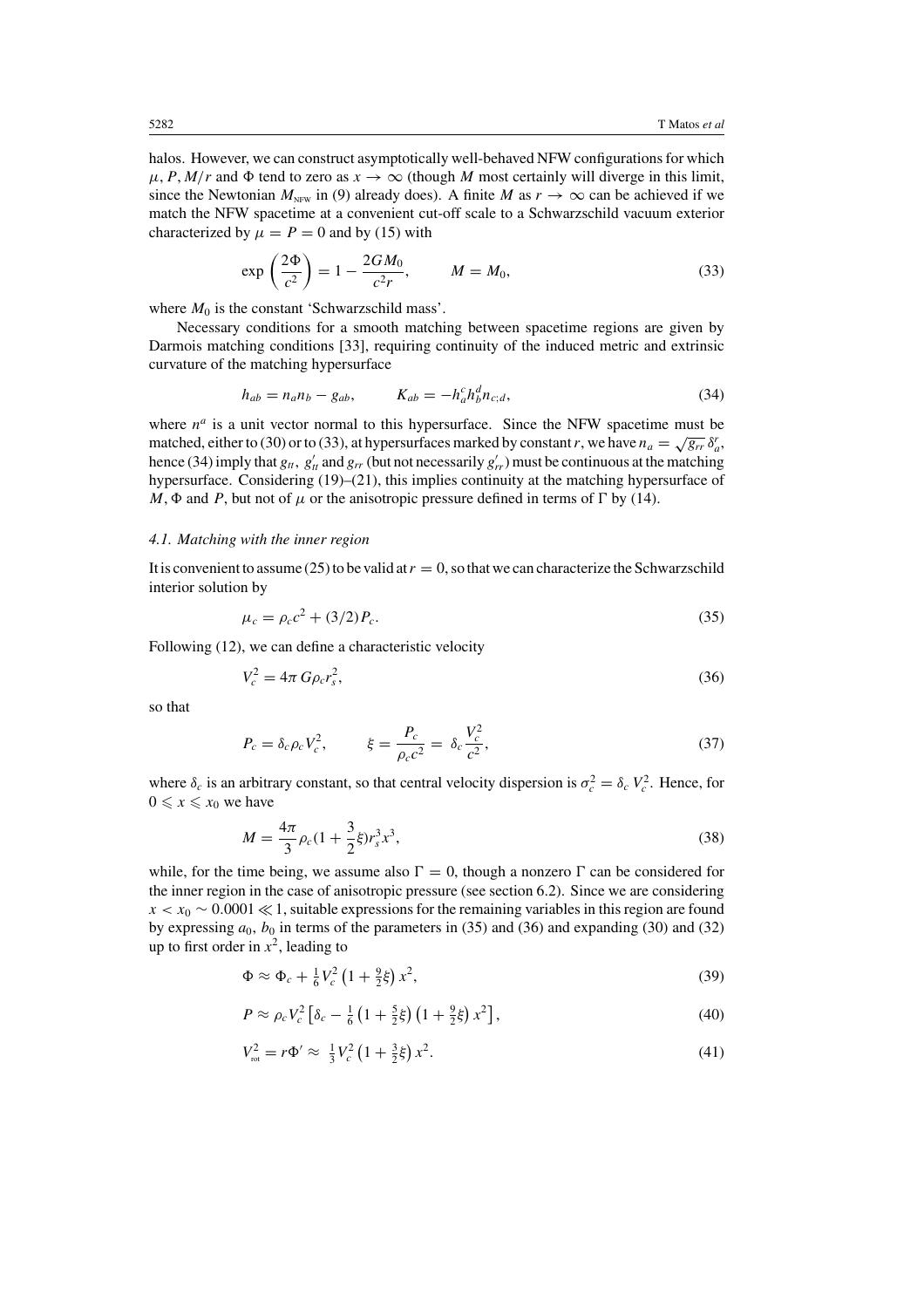Following the matching conditions (34), the constants  $\rho_c$ ,  $V_c$ ,  $\Phi_c$  and  $\delta_c$  must be selected so that  $M(x_0)$ ,  $\Phi(x_0)$  and  $P(x_0)$  continuously match the NFW functions *M*,  $\Phi$  and *P* at *x*<sub>0</sub>. Although (34) do not require this continuity for  $\mu$  and  $\Gamma$ , we will still assume it in order to avoid an unphysical jump discontinuity of these variables at  $x = x_0$ , as well as all state variables.

## *4.2. Matching with a vacuum exterior*

A smooth matching with a Schwarzschild exterior at a cut-off radius  $r = r_b$  based on (34) requires

$$
M(r_b) = M_0, \qquad e^{2\Phi(r_b)/c^2} = 1 - \frac{2GM_0}{r_b}, \qquad (42)
$$

$$
P(r_b) = 0,\t\t(43)
$$

but do not require  $\mu$  or  $\Gamma$  to vanish at  $r_b$ . However, a jump discontinuity of these variables at an interface with a vacuum exterior is much more acceptable than in the interface between two non-vacuum regions. As we discuss in section 6, a convenient cut-off scale for a NFW spacetime is the virial radius  $r_b = r_{\rm vir}$ , so that we can identify  $M_0$  with  $M_{\rm vir}$ . Although, because of the matching with the inner region, an  $r_{\text{vir}}$  selected by means of condition (43) will not yield (even in the Newtonian limit)  $M_0 = M_{\text{vir}}$  with  $M_{\text{vir}}$  given by (6). However, for sufficiently small  $x_0 \ll 1$  the resulting  $M_0$  will be approximately equal to  $M_{\text{vir}}$ .

# **5. Post-Newtonian NFW halos**

In order to explore the post-Newtonian limit for the system  $(26)$ – $(27)$ , it is useful to work with dimensionless variables by rescaling all variables in terms of quantities defined at the scale radius *rs*.

## 5.1. The region  $x > x_0$

Convenient rescalings follow as

$$
Y = \frac{\rho_{\text{NFW}}}{\delta_0 \rho_0} = \frac{1}{x[1+x]^2},\tag{44}
$$

$$
\mathcal{M} = \frac{M}{4\pi \,\delta_0 \rho_0 r_s^3} = \frac{c_0^3 \Delta M}{3\delta_0 M_{\rm vir}},\tag{45}
$$

$$
\mathcal{P} = \frac{P}{\delta_0 \rho_0 V_0^2},\tag{46}
$$

$$
\Psi = \frac{\Phi - \Phi_c}{V_0^2},\tag{47}
$$

with  $V_0$  defined in (12), transforming (26) and (27) into

$$
\frac{d\mathcal{M}}{dx} = [Y + \frac{3}{2}\varepsilon \mathcal{P}]x^2,\tag{48}
$$

$$
\frac{d\mathcal{P}}{dx} = -\frac{\left[Y + \frac{5}{2}\varepsilon \mathcal{P}\right]\left[\mathcal{M} + \varepsilon \mathcal{P}x^3\right]}{x\left[x - 2\varepsilon \mathcal{M}\right]} - \frac{2\Gamma}{x}\mathcal{P},\tag{49}
$$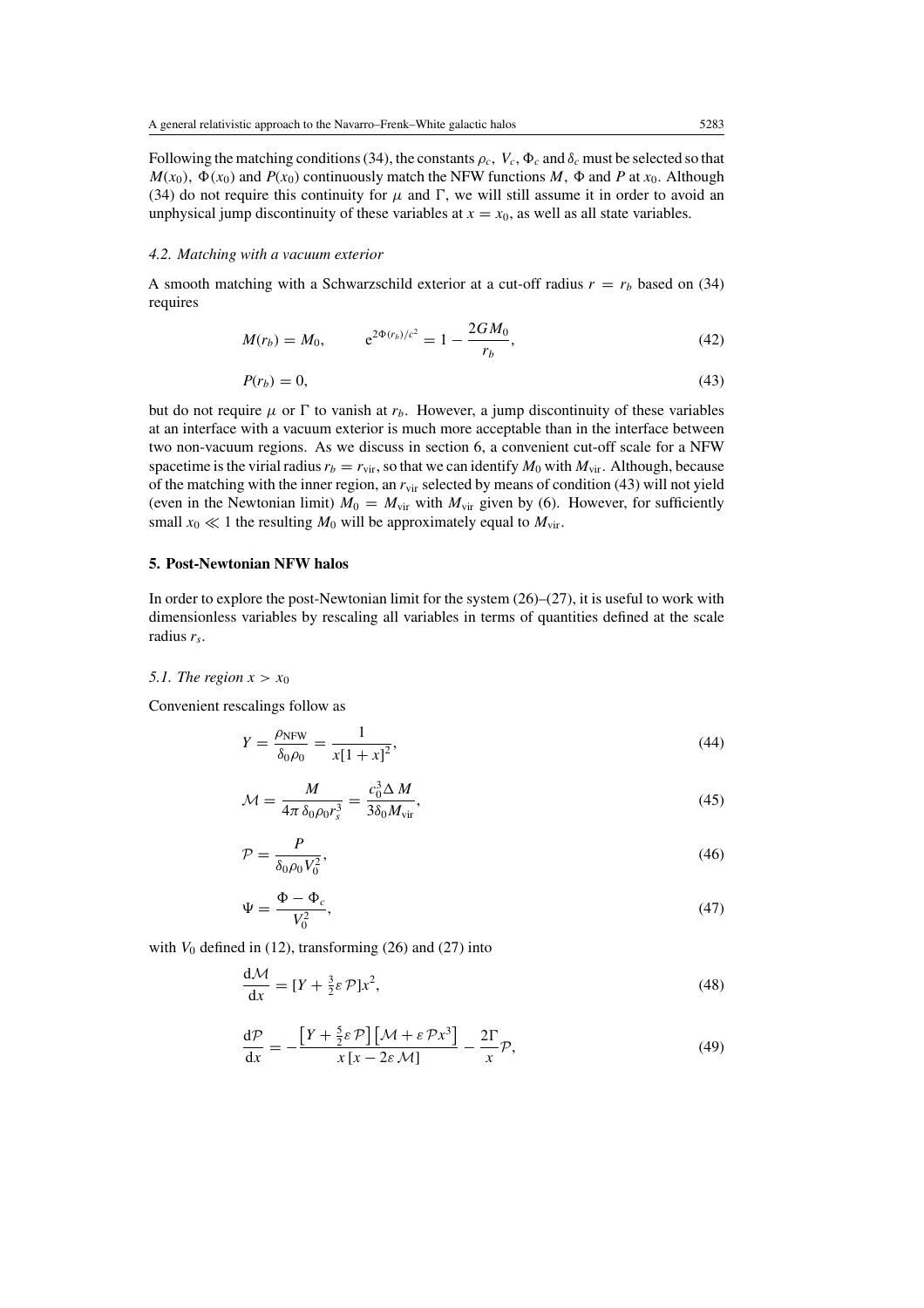where

$$
\varepsilon = \frac{V_0^2}{c^2},\tag{50}
$$

so that in the limit  $\varepsilon \to 0$  we recover the Newtonian equations (7), (8) and (13). The system (48)–(49) can be integrated by demanding that M and P comply with appropriate boundary and initial conditions, so that the NFW halo can be smoothly matched with the Schwarzschild interior at  $x = x_0$  and the Schwarzschild exterior at  $r = r_{\text{vir}}$ . Since we have to use the explicit form of *Y* in (44), then the analytic or numerical solutions of (48)–(49) for specific choices of *T*, boundary conditions depend on  $M_{\text{vir}}$  through the definitions (4) and (5).

The metric function  $M = V_0^2 r_s M$  follows from (48), while  $\Phi = \Phi_c + V_0^2 \Psi$  can be obtained by integrating

$$
\frac{d\Psi}{dx} = \frac{\mathcal{M} + \varepsilon \mathcal{P}x^3}{x[x - 2\varepsilon \mathcal{M}]}.
$$
\n(51)

The relativistic generalization of the Newtonian rotation velocity profile are the velocities of test observers along circular geodesics. These velocities are [8, 9]  $V_{\text{rot}}^2 = r \Phi'$ , which in terms of the dimensionless variables becomes

$$
\mathcal{V}^2 = \frac{V_{\text{rot}}^2}{V_0^2} = \frac{\mathcal{M} + \varepsilon \mathcal{P} x^3}{x - 2\varepsilon \mathcal{M}}.\tag{52}
$$

Since  $V_0$  for typical galactic halos ranges from a few km s<sup>-1</sup> to ~1500 km s<sup>-1</sup>, the post-Newtonian corrections of order  $V_0^2/c^2$  will be very small, between  $O(\varepsilon) \sim 10^{-9}$  and  $10^{-6}$ . The post-Newtonian system associated with (48)–(49) can be given as

$$
\frac{d\mathcal{M}}{dx} = Yx^2 + O(\varepsilon),\tag{53}
$$

$$
\frac{d\mathcal{P}}{dx} = -\frac{Y\mathcal{M}}{x^2} - \frac{2\Gamma}{x}\mathcal{P} + O(\varepsilon),\tag{54}
$$

with

$$
\frac{d\Psi}{dx} = \frac{\mathcal{M}}{x^2} + O(\varepsilon),\tag{55}
$$

$$
\mathcal{V}^2 = \frac{\mathcal{M}}{x} + O(\varepsilon). \tag{56}
$$

# *5.2. The region*  $0 \le x \le x_0$

The variables defined in the previous subsection must glue continuously at  $x_0$  with the interior Schwarzschild variables (35)–(40). Normalizing these variables with the same factors as in (44)–(46), we have in the region  $x \le x \le x_0$ 

$$
Y = Y_0 = \frac{\rho_c}{\delta_0 \rho_0} = \frac{\xi}{\delta_c \varepsilon} = \frac{1}{x_0 (1 + x_0)^2},\tag{57}
$$

$$
\mathcal{M} = \frac{1}{3}Y_0 \left[ 1 + \frac{3}{2}\xi \right] x^3,\tag{58}
$$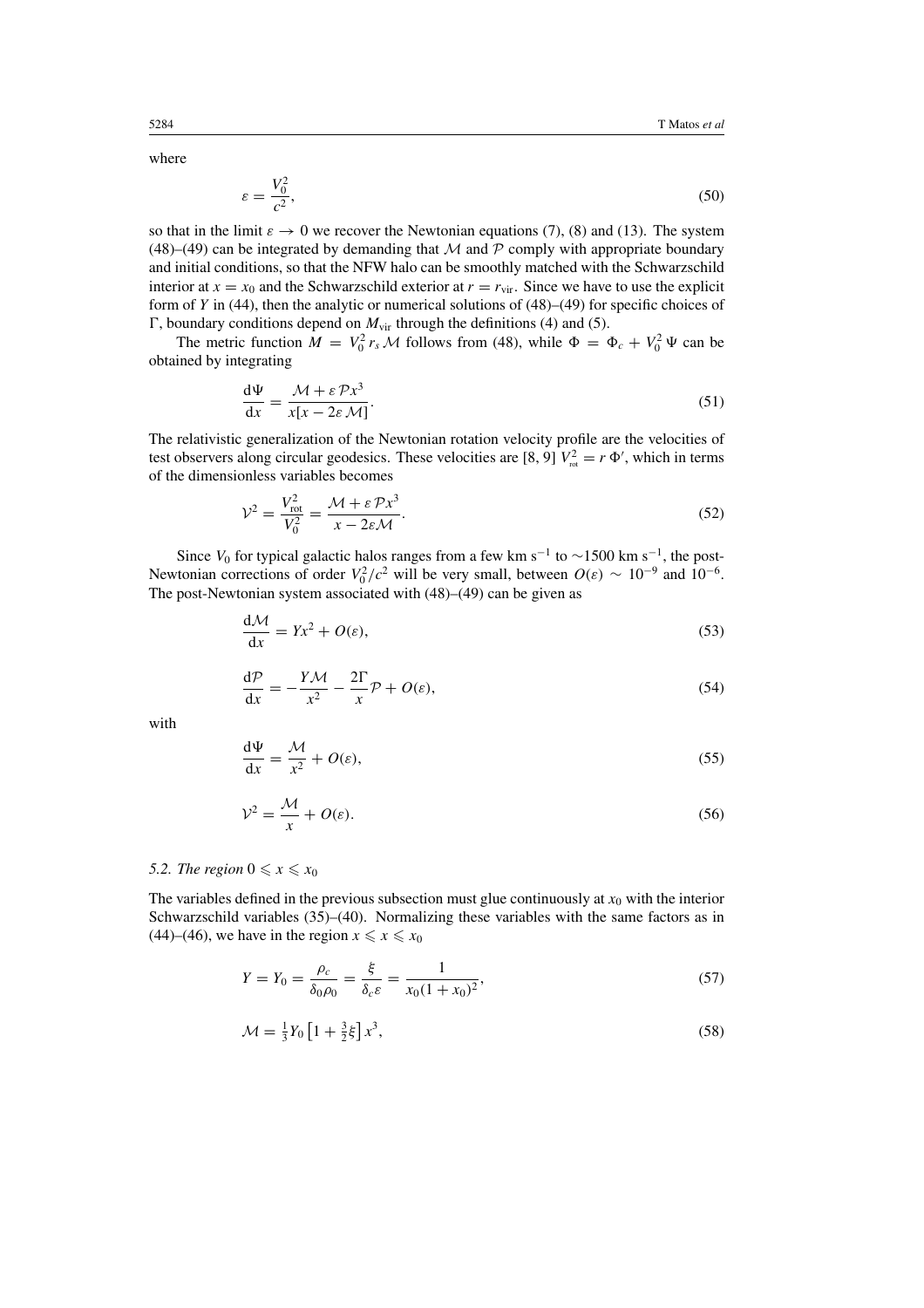$\mathcal{P} \approx Y_0^2 \left[ \delta_c - \frac{1}{6} \left( 1 + \frac{5}{2} \xi \right) \left( 1 + \frac{9}{2} \xi \right) x^2 \right]$ , (59)

$$
\Psi \approx \frac{1}{6} Y_0 \left( 1 + \frac{9}{2} \xi \right) x^2,\tag{60}
$$

$$
\mathcal{V}^2 \approx \frac{1}{3} Y_0^2 \left( 1 + \frac{3}{2} \xi \right) x^2. \tag{61}
$$

From (57) and bearing in mind that  $x_0 \ll 1$ , we have

$$
\xi \approx \frac{\varepsilon \,\delta_c}{x_0},\tag{62}
$$

implying that  $\xi \sim \varepsilon$  if  $\delta_c \sim x_0$ . Since  $\varepsilon$  is very small we can also assume that  $\xi \ll 1$ , so that post-Newtonian expressions follow by taking only terms up to *O(ξ)*:

$$
\mathcal{M} = \frac{1}{3}Y_0 x^3 + O(\xi),\tag{63}
$$

$$
\mathcal{P} = Y_0^2 \left[ \delta_c - \frac{1}{6} x^2 \right] + O(\xi),\tag{64}
$$

$$
\Psi = \frac{1}{6}Y_0 x^2 + O(\xi),\tag{65}
$$

$$
\mathcal{V}^2 = \frac{1}{3} Y_0^2 x^2 + O(\xi). \tag{66}
$$

We examine analytic solutions of the post-Newtonian system (53)–(54) that match continuously with (63)–(65).

# **6. Analytic solutions**

For whatever choice of  $\Gamma$  and restrictions on *P*, equations (53) and (55) can be integrated, yielding M and  $\Phi$  so that  $M(x_0)$  and  $\Phi(x_0)$  match (63) and (65) at  $x = x_0$ . Denote the inner and NFW regions as

$$
0 \leqslant x \leqslant x_0 \quad \text{(I)}, \qquad x > x_0, \quad \text{(II)}.\tag{67}
$$

We have then the following solutions up to orders  $O(\varepsilon) \sim O(\xi)$ :

$$
\mathcal{M}(\mathbf{I}) = \frac{x^3}{3x_0(1+x_0)^2} + O(\xi),
$$
  
\n
$$
\mathcal{M}(\mathbf{II}) = \frac{(3+4x_0)x_0}{3(1+x_0)^2} + \ln \frac{1+x}{1+x_0} - \frac{x}{1+x} + O(\varepsilon),
$$
  
\n
$$
\Psi(\mathbf{I}) = \frac{x^2}{6x_0(1+x_0)^2} + O(\xi),
$$
\n(68)

$$
\Psi(\mathbf{II}) = \frac{2 + 3x_0}{2(1 + x_0)^2} + \frac{1}{x} \left[ \ln \frac{1 + x}{1 + x_0} - \frac{(3 + 4x_0)x_0}{3(1 + x_0)^2} \right] + O(\varepsilon),\tag{69}
$$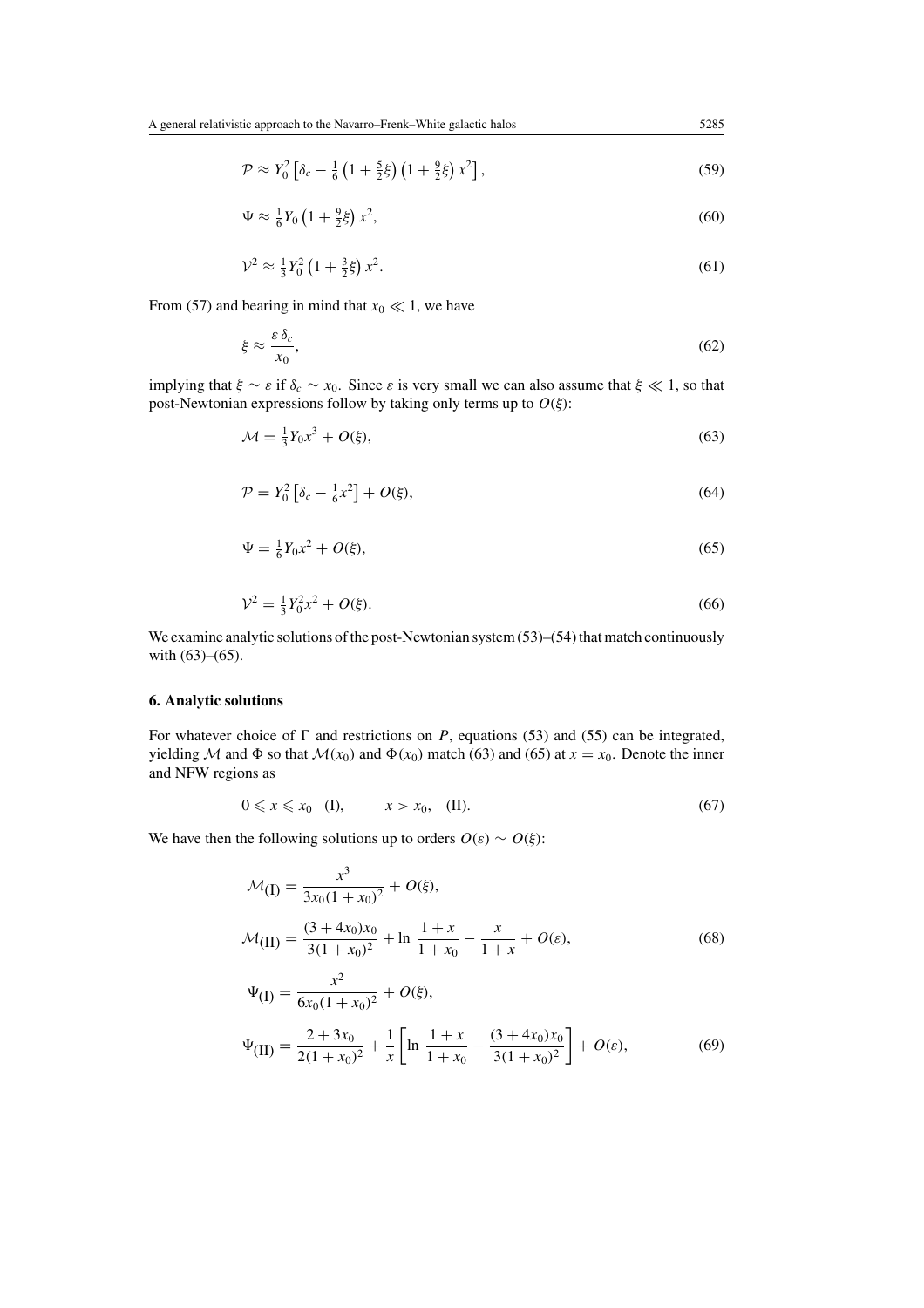

Figure 1. Solid curves in panels (a), (b) and (c) respectively depict the logarithmic plots of *Y*, *M* and  $\Psi$  given by (44), (57), (67) and (68), in the inner (I) and outer (II) regions separated by  $x_0 = 0.0001$ . In each panel the 'pure' NFW case without inner region is shown by the curves with crosses. Notice how this latter case is practically identical to *Y*,  $\mathcal M$  and  $\Psi$  in the outer region.

therefore, irrespective of the choice of  $\Gamma$  and/or assumptions on  $P$ , the metric elements for all NFW halo spacetimes are up to order *ε*<sup>2</sup>

$$
-g_{tt} = e^{2\Phi_c/c^2} e^{2\varepsilon \Psi} = 1 + \frac{2\Phi_c}{c^2} + 2\varepsilon \Psi + O(\varepsilon^2),
$$
 (70)

$$
g_{rr} = \left[1 - \frac{2\varepsilon M}{x}\right]^{-1} = 1 + \frac{2\varepsilon M}{x} + O(\varepsilon^2),\tag{71}
$$

where the metric functions  $M$  and  $\Psi$  are given by (68) and (69) in the regions (I) and (II), and we have obtained *M* and  $\Phi$  from *M* and  $\Psi$  by means of (45) and (60). Figures 1(a)–(c) display the normalized density *Y* and the metric functions  $M$  and  $\Psi$  in regions (I) and (II).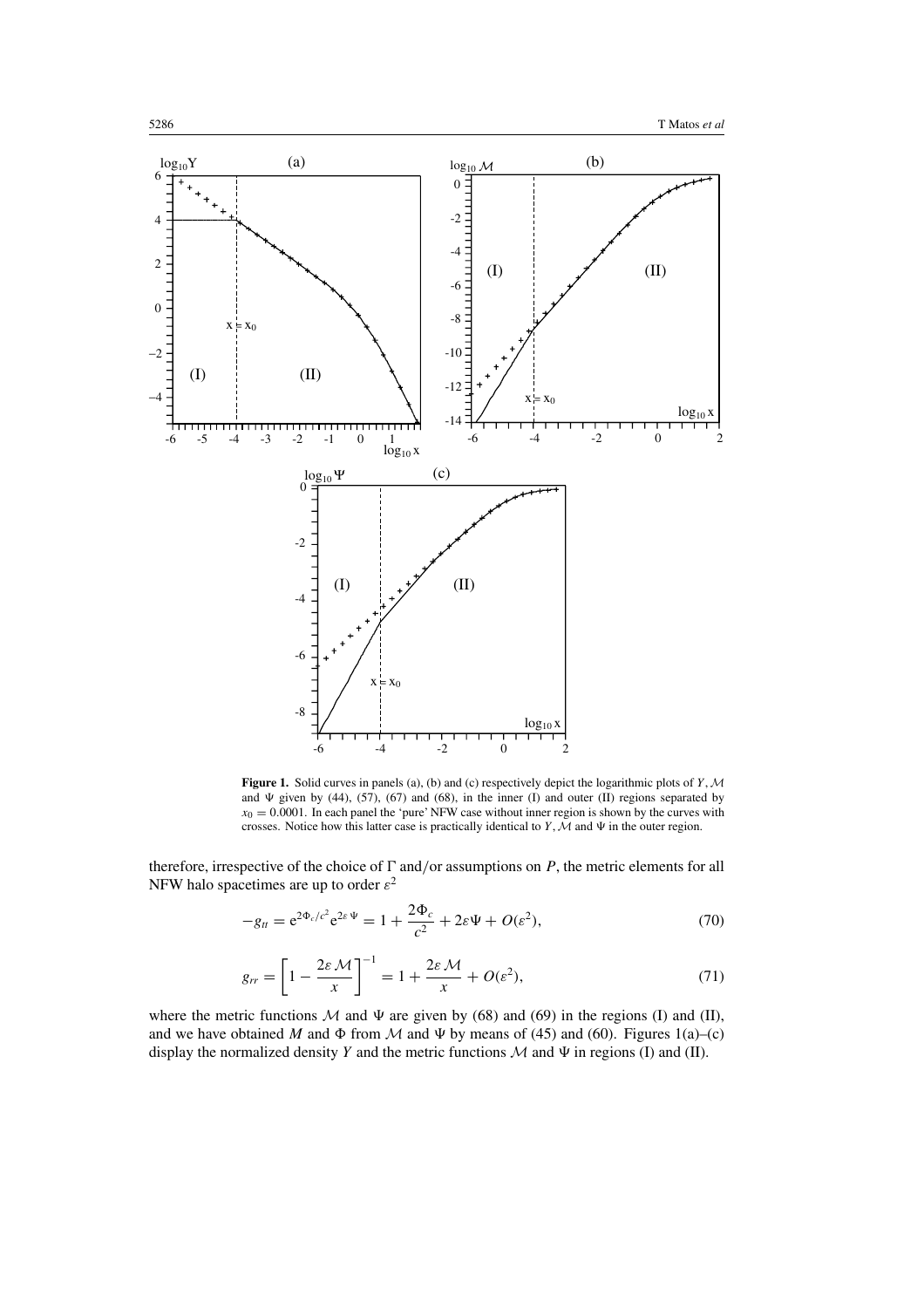Notice that all functions defined so far reduce to their Newtonian NFW forms, as given in section 2, in the limits  $x_0 \to 0$  and  $\varepsilon \to 0$ . Also, while all NFW halos have the same rest-mass density  $Y$ , the form for the pressure depends on the assumptions one might make about  $\Gamma$  and suitable boundary conditions.

# *6.1. Isotropic case*

For  $\Gamma = 0$  we have  $P = P_r = P_\perp$  and so the pressure is isotropic. In collisionless systems this implies an isotropic distribution of velocity dispersion. In this case, (54) yields the following analytic solution:

$$
\mathcal{P}_{\text{(I)}} = \frac{\delta_c - x^2/6}{x_0^2 (1 + x_0)^4} + O(\xi), \qquad \mathcal{P}_{\text{(II)}} = \frac{\delta_c - x_0^2/6}{x_0^2 (1 + x_0)^4} + \mathcal{F} - \mathcal{F}_0 + O(\varepsilon), \tag{72}
$$

where  $\mathcal{F}_0$  is the evaluation at  $x = x_0$  of the function

$$
\mathcal{F} = \mathcal{F}(x_0, x) = \frac{3}{2} [\ln(1+x)]^2 + [A_1 - \alpha_0] \ln(1+x) + [\alpha_0 - \frac{7}{2}] \ln x
$$
  
+ 3Li<sub>2</sub>(1+x) +  $\alpha_0 B_1 + C_1$ ,  

$$
\alpha_0 = 3 \ln(1+x_0) + \frac{3(1+x_0) - x_0^2}{(1+x_0)^2}, \qquad A_1 = \frac{1 - 3x + x^2 + 7x^3}{2x^2(1+x)},
$$

$$
B_1 = \frac{1 - 3x - 6x^2}{2x^2(1+x)}, \qquad C_1 = \frac{1 - 3x - 18x^2 - 13x^3}{2x^2(1+x)^2}
$$
(73)

and the dilogarithmic function is defined as

$$
\mathrm{Li}_2(y) = \int_1^y \frac{\ln t \, \mathrm{d}t}{1 - t}.
$$

This form of  $P$  matches continuously the regions (I) and (II). Since the limit of  $\mathcal{F}(x, x_0)$  as  $x \to \infty$  depends explicitly on  $x_0$  and  $\delta_c$ , we need to find appropriate relations  $\delta_c = \delta_c(x_0)$  in order to determine (together with (68)–(71) the asymptotic behaviour of the NFW spacetime.

6.1.1. Asymptotically flat configuration. The asymptotic behaviour  $(x \gg 1)$  of (72)–(73) is given by

$$
\mathcal{P}(\text{II}) = \frac{\delta_c - x_0^2/6}{x_0^2(1+x_0)^4} - \mathcal{F}_0 - \frac{\pi^2}{2} + \frac{1 - (3/4)\alpha_0 + 4\ln x}{16x^4} + O\left(\frac{\ln x}{x^5}\right). \tag{74}
$$

Since in region (II) we have:  $\rho \to 0$  as  $x \to \infty$ , an asymptotically flat NFW configuration without cut-off scales requires that  $\mathcal{P}_{(II)} \to 0$  as  $x \to \infty$ , thus the zero-order term in (74) must vanish, leading to

$$
\delta_c = \frac{x_0^2}{6} \left[ 1 + 6(1 + x_0)^4 \left( \mathcal{F}_0 + \frac{\pi^2}{2} \right) \right] \approx \left[ \ln \frac{1}{\sqrt{x_0}} + \frac{\pi^2}{2} - \frac{17}{3} \right] x_0^2 \approx x_0^2 \ln \frac{1}{\sqrt{x_0}},\tag{75}
$$

where we have used (73) and the fact that  $x_0 \ll 1$  in order to get this leading term expansion on *x*0. Hence (62) implies that *ξ* is smaller than *ε* but of the same order of magnitude, so that  $O(\xi) \sim O(\varepsilon)$ . The asymptotic limit given by (74)–(75) also implies  $\Psi$ <sub>(II)</sub>  $\rightarrow$  0 and, even if  $\mathcal{M}_{\text{(II)}}$  diverges, we have  $\mathcal{M}/x \to \ln(x)/x \to 0$  so that asymptotically we have also  $g_{rr} \to 1$ .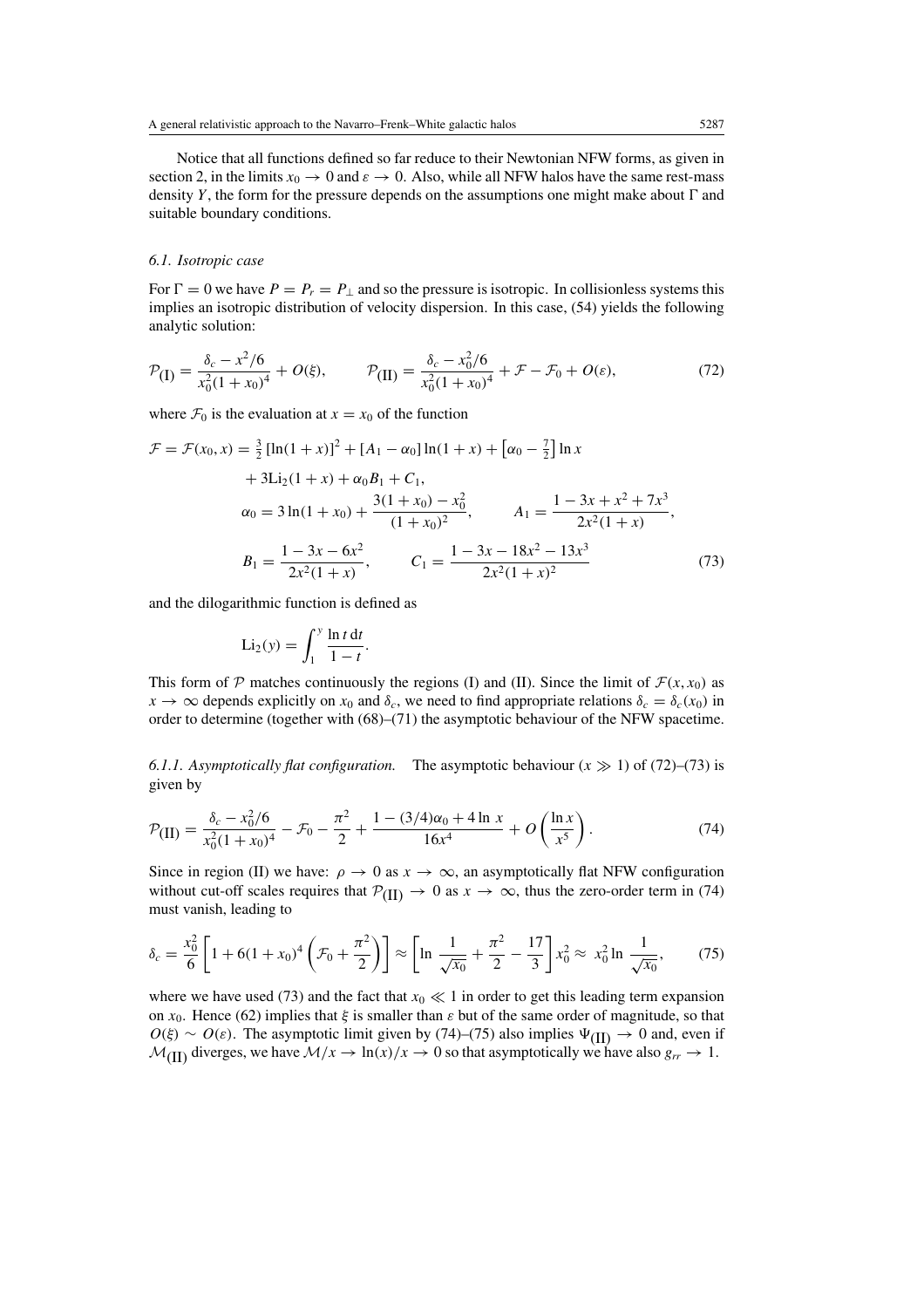*6.1.2. Matching with a vacuum exterior.* For a galactic halo structure, the cut-off scale for a matching with a Schwarzschild exterior should be the virial radius  $r = r_{\text{vir}}$  (equivalently,  $x = c_0$ , hence condition (43) implies

$$
\mathcal{P}_{\text{(II)}}(c_0) = 0 \implies \delta_c = \frac{x_0^2}{6} \left[ 1 + 6(1 + x_0)^4 (\mathcal{F}(c_0) - \mathcal{F}_0) \right], \qquad \mathcal{P}_{\text{(II)}} = \mathcal{F} - \mathcal{F}(c_0), \quad (76)
$$

where  $\mathcal{F}(c_0)$  is  $F(x_0, x)$  evaluated at  $x = c_0$ . For  $h = 0.7$  and bearing in mind that for all virialized galactic halo structures we have  $10^8 \lesssim M_{\rm vir}/M_\odot \lesssim 10^{15}$ , numerical values of  $c_0$  given by (5) fall in the range  $6 \leq c_0 \leq 30$ . Thus, considering the function  $\mathcal F$  in (73) we can expand  $\delta_c$  as in (75), leading to

$$
\delta_c \approx \left[ \ln \frac{1}{\sqrt{x_0}} - 0.73 \right] x_0^2 \approx x_0^2 \ln \frac{1}{\sqrt{x_0}}, \tag{77}
$$

so that  $\delta_c$  is of the same order of magnitude as in (77). Conditions (42) for the post-Newtonian metric functions (68)–(71) are given by

$$
\frac{\Phi_c}{c^2} + \varepsilon \Psi(c_0) = \varepsilon \frac{\mathcal{M}(c_0)}{c_0}, \qquad \mathcal{M}(c_0) = \frac{\mathcal{M}(r_{\rm vir})}{4\pi\delta_0 \rho_0 r_s^3},\tag{78}
$$

which imply

$$
\frac{\Phi_c}{c^2} = -\varepsilon \left[ \frac{2 + 3x_0}{2(1 + x_0)^2} + \frac{2}{c_0} \ln \frac{1 + c_0}{1 + x_0} - \frac{1}{1 + c_0} \right] + O(\varepsilon^2)
$$

$$
\approx -\varepsilon \left[ 1 + \frac{2\ln(1 + c_0)}{c_0} - \frac{1}{1 + c_0} \right],\tag{79}
$$

$$
M(r_{\rm vir}) = M_{\rm vir} \left[ 1 + \frac{3\delta_0}{\Delta c_0^3} \left( \ln(1 + x_0) - \frac{(3 + 4x_0^2)x_0}{3(1 + x_0)^2} \right) + O(\varepsilon) \right] \approx M_{\rm vir},\tag{80}
$$

where we have used the definitions of  $\delta_0$ ,  $M_{\text{vir}}$  in (4) and (6). Notice that because of the matching with an inner region,  $M(r_{\text{vir}}) = M_{\text{vir}}$  does not hold exactly in the Newtonian limit, although it holds for a very good approximation if  $x_0$  is sufficiently small. We show in figure 2(a) the logarithmic plot of  $\mathcal{P}(x)$  for the two cases considered above (asymptotically flat and matched to a Schwarzschild exterior).

*6.1.3. Polytropic equation of state.* The complexity of the expressions in (72) and (73) do not allow us to find out, at first glance, the type of relation between *P* and *ρ*. Although, by looking at (44) and (74), the asymptotic behaviour  $\mathcal{P} \sim \ln(x)/x^4 \sim 1/x^4$  and  $Y \sim 1/x^3$  indicates a sort of power-law relation between  $P$  and  $Y$  that (at least asymptotically) might be similar to the polytropic relation (24) (see [36] for a nice theoretical discussion on these power-law scalings). In order to examine the functional relation between *Y* and  $P$ , we provide in figure 3(a) the logarithmic plot of  $P$  versus  $Y$  (or equivalently ln  $P$  versus  $\rho V_0^2$ ), for the asymptotically flat case and the case matched with a Schwarzschild exterior, using the numerical values  $x_0 = 0.1$ ,  $c_0 = 8$ . For theoretical reference we show the curve corresponding to a polytropic relation (24) with  $n = 10$ . As shown by the figure, the asymptotically flat NFW configuration fits very well this polytrope, except for high density values corresponding to smaller *x*. This behaviour is reasonable, since closer to the centre  $(x \text{ close to } x_0)$  the NFW density profile becomes cuspy, while polytropic density profiles are characterized by a 'flat core'. In the case of a matching with a Schwarzschild exterior, the fitting with a polytrope also fails near the boundary  $x = c_0$  (or  $r = r_{\rm vir}$ ), which is expected since we have  $P(c_0) = 0$  while  $Y(c_0) > 0$ .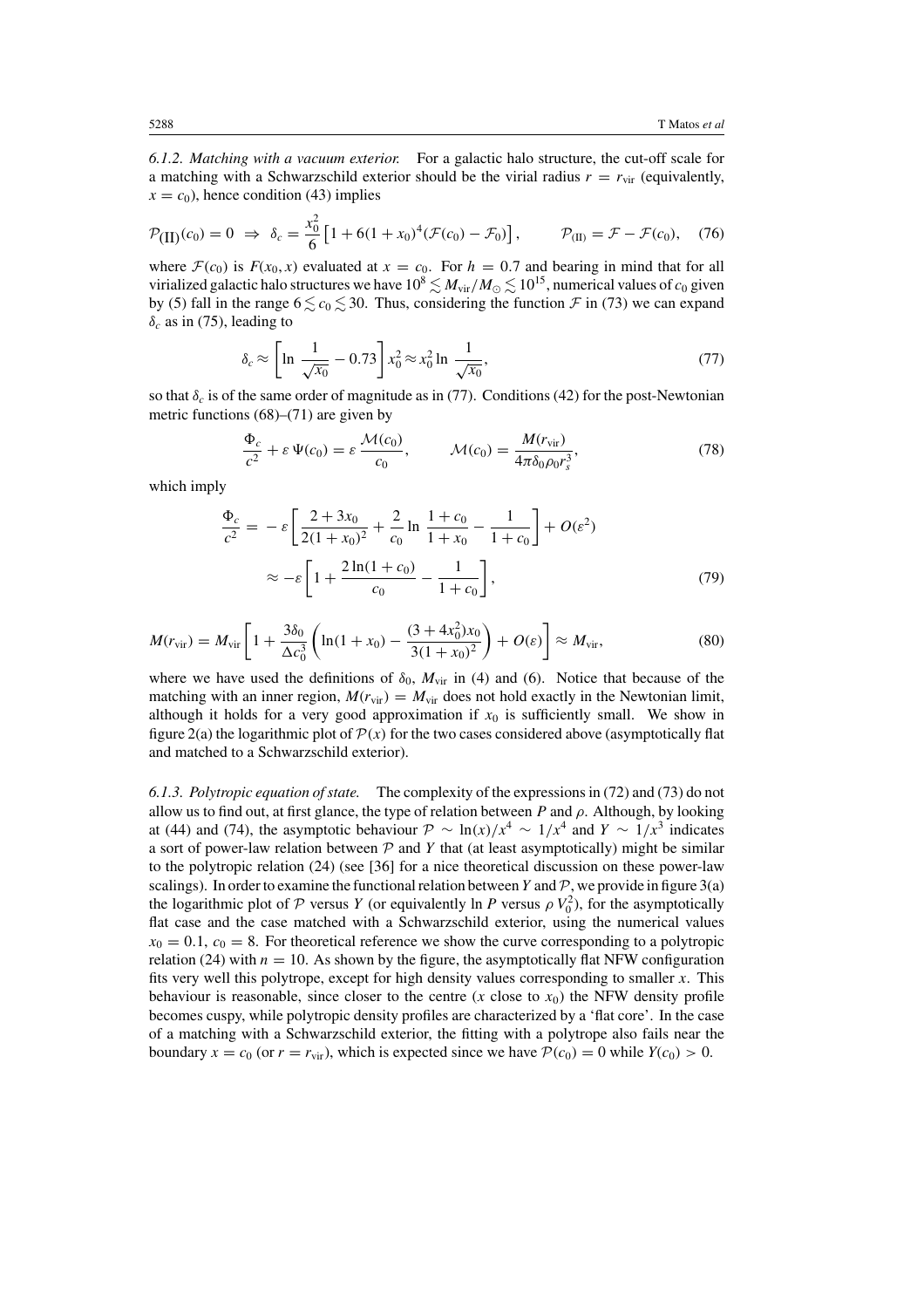

**Figure 2.** Logarithmic plot of normalized pressure  $\mathcal{P}$  in regions (I) and (II) with  $x_0 = 0.0001$ . Panels (a) and (b) respectively denote the isotropic (equations (72)–(73)) and anisotropic (equations (82)–(84)) cases. The letters **A** and **S** depict the asymptotically flat case that scales as  $\ln x/x^4$  and the case matching Schwarzschild exterior at the virial radius ( $x = c_0 = 15$ ) so that  $P(c_0) = 0$ . The dotted curves in the inner regions are the NFW cases without an inner region. In the anisotropic case, we have chosen  $\beta = 20$ . The curves in (b) deviating from **A** correspond to cases that scale asymptotically as *x*−2.

# *6.2. An anisotropic example*

Since  $P$  is decoupled from M and  $\Psi$  in the post-Newtonian field equations (53)–(55), all the expressions for *Y*,  $M$  and  $\Psi$  in regions (I) and (II) that we derived in previous sections (i.e. all equations  $(35)$ – $(71)$  and  $(78)$ – $(80)$ , except for  $(40)$ ,  $(59)$  and  $(64)$ ) remain valid for the anisotropic case, regardless of the form we might assume for  $\Gamma$ . However, equation (54) does involve  $\Gamma$  and so it must be integrated for both regions.

A useful expression for the anisotropy factor  $\Gamma$  is the ansatz proposed by Ostipkov and Merritt [34]

$$
\Gamma = \frac{x^2}{x^2 + \beta^2},\tag{81}
$$

where  $\beta = r_\beta/r_s = c_0 r_\beta/r_{\text{vir}}$  marks the length scale (normalized by  $r_{\text{vir}}$ ) in which the velocities of collisionless particles pass from an isotropic regime near  $x = 0$  to a radially dominant mode, since  $\Gamma \to 1$  (or  $P_{\perp} \to 0$ ) as *x* becomes larger. Numerical simulations suggest that  $P_{\perp}/P \to$ 0.6–0.8 at about the virial radius  $x = c_0$ , hence we can set  $\beta \sim k c_0$  with  $1.2 \lesssim k \lesssim 2$ .

Although Darmois matching conditions  $(34)$  allow for jump discontinuities of  $\Gamma$ , we will assume the anisotropy factor  $(81)$  to be continuous at  $x<sub>0</sub>$  and to hold also in the domain of the inner region  $0 \le x \le x_0$  with constant density. Under this assumption, the form equivalent to  $P_{(I)}$  in (72) is

$$
\mathcal{P}_{\text{(I)}} = \frac{\beta^2 \delta_c - (1/12)x^2(x^2 + 2\beta^2)}{x_0^2(1 + x_0)^4(x^2 + \beta^2)} + O(\xi),\tag{82}
$$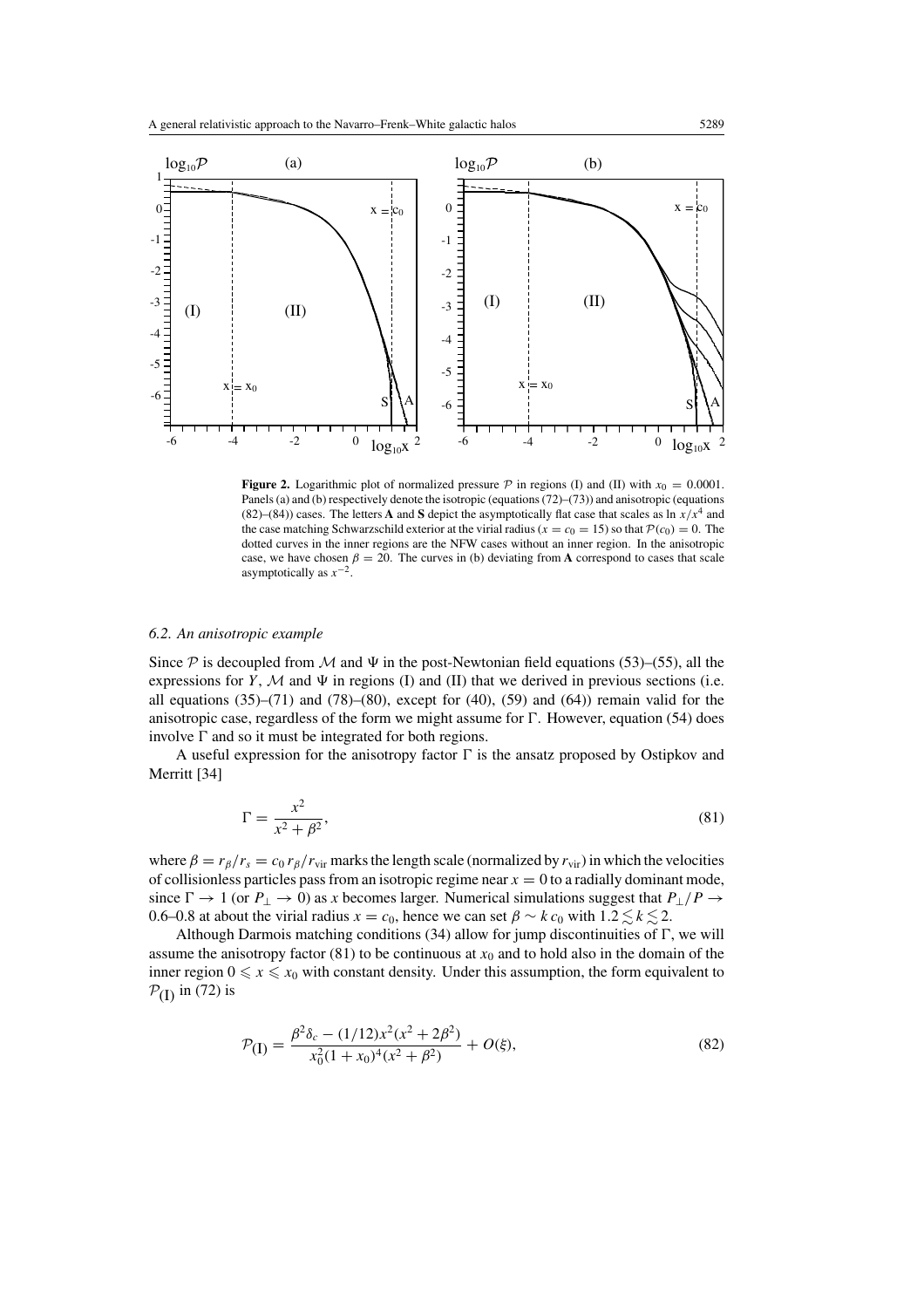while in region (II) the form of  $P$  that follows from the integration of (54) for (81) and matches continuously with (82) is

$$
\mathcal{P}_{\text{(II)}} = \frac{(x_0^2 + \beta^2)\mathcal{P}_0 + \mathcal{Q} - \mathcal{Q}_0}{x^2 + \beta^2} + O(\varepsilon),\tag{83}
$$

where  $\mathcal{P}_0 = \mathcal{P}_{(I)}(x_0)$ ,  $\mathcal{Q}_0 = \mathcal{Q}(\beta, x_0)$  with

$$
Q(\beta, x_0, x) = \frac{1}{2}\beta_2 [\ln(1+x)]^2 + [A_2 - \beta_2 \gamma_0] \ln(1+x) + (\beta_2 \gamma_0 - \beta_3) \ln(x) + \beta_2 \text{Li}_2(1+x) - \gamma_0 B_2 - C_2,
$$
(84)

$$
\beta_2 = 1 + 3\beta^2, \qquad \beta_3 = 1 + \frac{7}{2}\beta^2, \qquad \gamma_0 = \frac{3(1+x_0) - x_0^2}{3(1+x_0)^2} + \ln(1+x_0),
$$

$$
A_2 = \frac{(7\beta^2 + 2)x^3 + \beta^2(x^2 - 3x + 1)}{2x^2(1+x)}, \qquad B_2 = \frac{2\beta_2x^2 + \beta^2(3x - 1)}{2x^2(1+x)},
$$

$$
C_2 = \frac{(4+13\beta^2)x^3 + (5+18\beta^2)x^2 + \beta^2(3x - 1)}{2x^2(1+x)^2}.
$$

Just as in the isotropic case, we examine the asymptotic behaviour of the NFW halos characterized by (82)–(84). As mentioned before, the forms for M and  $\Psi$  and the metric functions given in (68)–(71) are valid for these configurations.

6.2.1. Asymptotically flat cases. As opposed to  $\mathcal{P}_{(II)}$  given by (73), from (83)–(84) we have:  $P(H) \rightarrow 0$  as  $x \rightarrow \infty$  for any value we might choose for the parameters  $\beta$ ,  $\delta_c$  and  $x_0$ . Hence, all NFW configurations characterized by the Ostipkov–Merritt ansatz (81) for  $\Gamma$  are asymptotically flat. However, by looking at the asymptotic behaviour of Q

$$
\mathcal{P}_{\text{(II)}} \approx \frac{\mathcal{C}_0}{x^2} + \frac{\ln x - \ln(1 + x_0) - 2\beta^2 \mathcal{C}_0 - \mathcal{C}_1}{2x^4} + O\left(\frac{\ln x}{x^5}\right),
$$
\n
$$
\mathcal{C}_0 = (x_0^2 + \beta^2)\mathcal{P}_0 - \mathcal{Q}_0 - \frac{\pi^2}{6}\beta_2, \qquad \mathcal{C}_1 = \frac{3 - 5x_0^2}{6(1 + x_0)^2},\tag{85}
$$

it is evident that the asymptotic behaviour depends on  $C_0$ . If  $C_0 > 0$ , then  $\mathcal{P}_{(II)} > 0$  decays asymptotically to zero as  $1/x^2$ , this case is shown by unlabelled solid curves in figures 2(b) and 3(b). However, this case is unphysical because (from (23)) the velocity dispersion scales asymptotically as  $\sigma^2 \to C_0 x$  and diverges as  $x \to \infty$ . If we want  $\sigma^2 \to 0$  asymptotically, then we must choose  $C_0 = 0$ , leading to the same asymptotic scaling  $P_{(II)} \sim \ln(x)/x^4$  as in the isotropic case. From (82), this case corresponds to the choice

$$
\delta_c = \frac{x_0^2}{\beta^2} \left[ \frac{x_0^2 + 2\beta}{12} + (1 + x_0)^4 \left( \mathcal{Q}_0 + \beta_2 \frac{\pi^2}{6} \right) \right],\tag{86}
$$

and is marked by the letter **A** in figures 2(b) and 3(b), while the unmarked curves in these figures correspond to various values of  $C_0 > 0$ .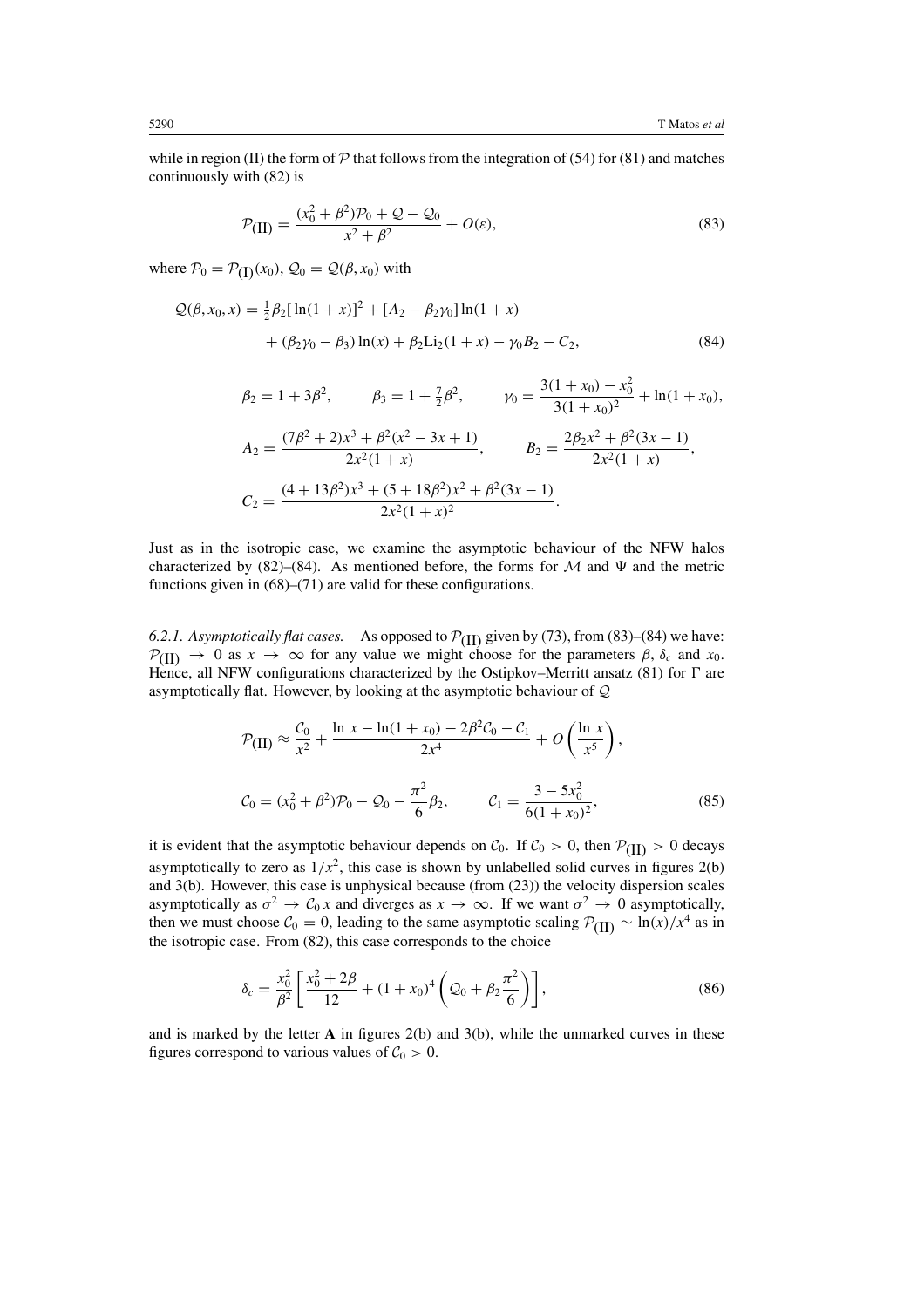

**Figure 3.** Plot of ln  $P$  versus ln *Y*, equivalent to plotting ln *P* versus ln  $\rho V_0^2$ . (a) Isotropic case and (b) anisotropic case for the same parameters as in figure 2. **S** and **A** identify the curves for the case matched to a Schwarzschild exterior and the case that scales asymptotically as  $(\ln x)/x^4$ . The other curves in (b) mark the cases that scale as  $x^{-2}$ . The dotted curve in the inner region is the 'pure' NFW without inner region. As a comparison we show a line with slope 1*.*1 (thick grey line) that would correspond to the polytropic relation  $P \propto \rho^{1+(1/10)}$ . Notice how the variables characteristic of the NFW profile decaying as  $(\ln x)/x^4$  approximately fit this relation, except near the centre and near the Schwarzschild matching interface.

*6.2.2. Matching with a Schwarzschild exterior.* As in the isotropic case, we assume the matching interface to be  $r_{\text{vir}}$  so that  $x = c_0$ . The matching conditions (42) are given by (78), leading also to (79) and (80). However, (43) in the form  $\mathcal{P}_{(II)}(c_0) = 0$  now implies

$$
\delta_c = \frac{x_0^2}{\beta^2} \left[ \frac{x_0^2 + 2\beta^2}{12} + (1 + x_0)^4 (Q_0 - Q(c_0)) \right],\tag{87}
$$

where  $Q(c_0)$  is given by (84) evaluated at  $x = c_0$ . The form of P corresponding to this case is shown as the curve marked by the letter **S** in figures 2(b) and 3(b).

6.2.3. Polytropic equation of state. Since  $P(\Pi)$  with  $C_0 = 0$  follows the same asymptotic scaling as in the isotropic case, it is not surprising to find that  $P$  and  $Y$  follow the same approximately polytropic relation. However, in the case  $C_0 > 0$  we see an asymptotic relation of the form  $P \sim \rho^{2/3}$  usually for  $x \ll c_0$  far away from the virial radius (see figure 3(b)).

# **7. Discussion and conclusion**

In the previous sections we have constructed adequate post-Newtonian generalizations for the galactic halo models that emerge from the well-known NFW numerical simulations. We have shown how the issues of lack of a regular centre (because of interpolating an empirical density profile) and an unbounded halo mass can be resolved by suitable matchings with a section of an interior Schwarzschild solution with constant density, and with a vacuum Schwarzschild exterior. Even if galactic halos are essentially Newtonian systems, we feel it is important for relativists to see how they can also be described and studied in general relativity within the framework of a post-Newtonian weak-field regime. Such a description can be very valuable in studying their interaction with physical effects (gravitational lenses and gravitational waves) and dark energy sources, all of which lack an adequate Newtonian description.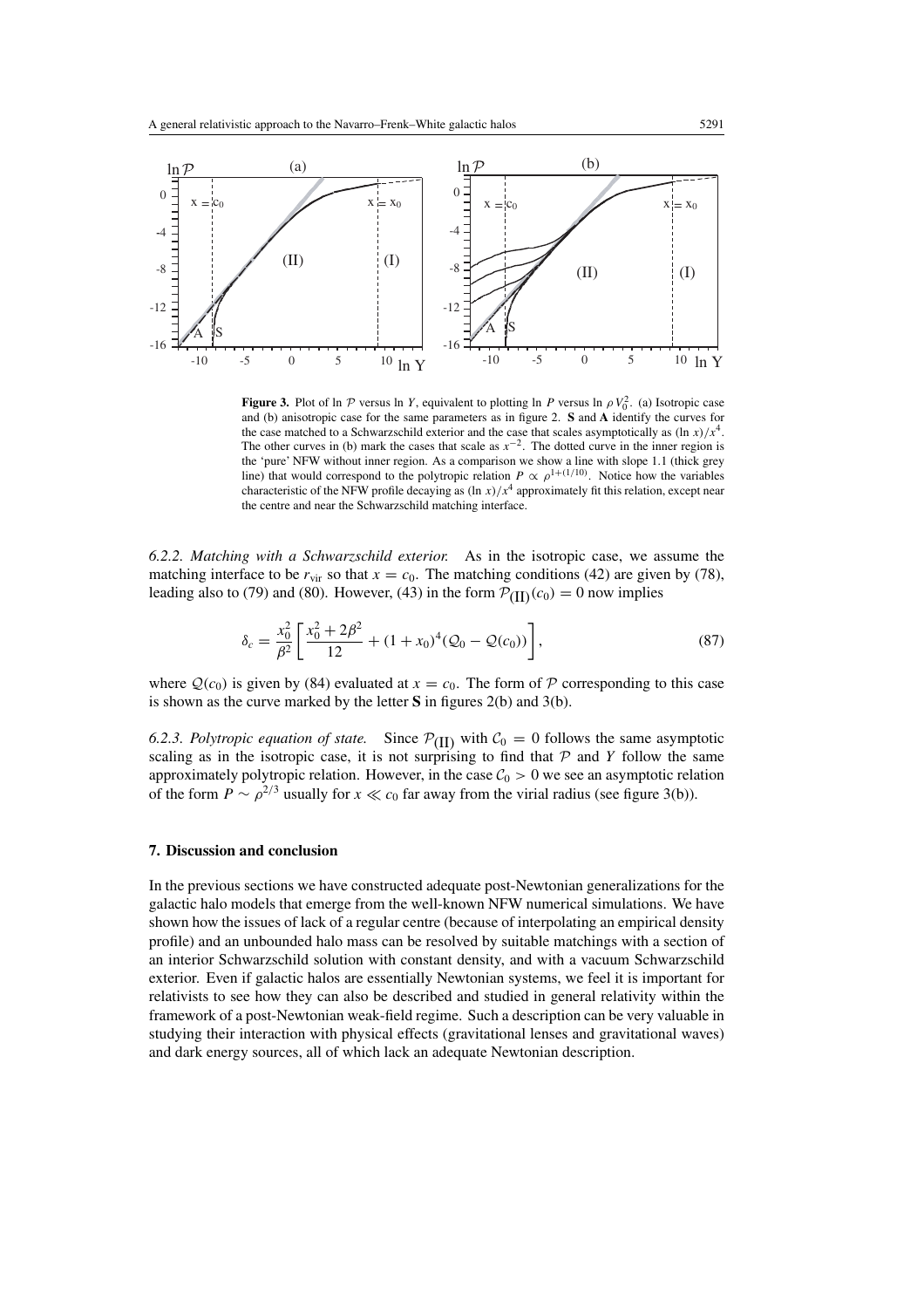Following our proposal that NFW halos satisfy the ideal gas type of equation of state (22), we have shown empirically (see figure 3) that outside their central core region these halos approximately satisfy the polytropic relation (24) with  $n \approx 10$ . This might be quite significant, since virialized self-gravitating systems are characterized by nonextensive forms of energy and entropy [21, 22] and, as mentioned before, stellar polytropes are the equilibrium state associated with the nonextensive entropy functional in Tsallis'formalism [25–29] (see [30–31] for a critical appraisal). However, the consequences of this rough polytropic relation should be looked at carefully, since stellar polytropes are solutions of the Vlassov equation with an isotropic velocity distribution [10], while NFW halos follow from numerical simulations and exhibit (in general) anisotropic velocity distributions (even if these anisotropies are not too large [14]). In the application of the Tsallis formalism to self-gravitating collisionless systems [27, 28], the free parameter  $q = (2n - 1)/(2n - 3)$  denotes the departure from the extensive Boltzmann–Gibbs entropy associated with the isothermal sphere (which follows as the limiting case  $n \to \infty$ , or equivalently, as  $q \to 1$ ). Assuming Tsallis' theory to be correct, the empirical verification provided by figure 3 might indicate that in the region outside the central core NFW numerical simulations yield self-gravitating configurations that approach an equilibrium state characterized by the Tsallis parameter  $q \approx 1.1$ .

While the central cusps in the density profile predicted by NFW simulations seem to be at odds with observations [15–18], there is no conflict between these observations and the  $1/x<sup>3</sup>$ scaling of the NFW density profile outside the core region. Although the issue of the cuspy cores is still controversial, if it turns out that galactic halos do exhibit flat density cores, their density profiles could be adjusted to stellar polytropes and this might be helpful in providing a better empirical verification of Tsallis' formalism. However, this idea must be handled with due care, since stellar polytropes are very idealized configurations (see [29] for an interesting discussion on these issues).

Although we have only dealt with NFW halos, the methodology that we have followed here can be applied, in principle, to any Newtonian model of galactic halos. For a deeper study of galactic halo models (NFW, as well as other empirical or theoretical models), it is important to consider a wider theoretical framework, not only using a post-Newtonian approach, but including also the usual thermodynamics of self-gravitation systems [21, 22], as well as alternative approaches such as Tsallis' formalism [25–28]. This study might provide interesting theoretical clues for understanding the statistical mechanics associated with numerical simulations and/or gravitational clustering. An improvement and extension of the present study of NFW halos are being pursued elsewhere [35].

#### **Acknowledgments**

We acknowledge financial support from grants PAPIIT-DGAPA IN–122002 (DN), PAPIIT-DGAPA number IN–117803 (RAS) and CONACyT 32138–E and 34407–E (TM).

#### **References**

- [1] Kolb E W and Turner M S 1990 *The Early Universe* (Reading, MA: Addison–Wesley)
- [2] Padmanabhan T 1993 *Structure Formation in the Universe* (Cambridge: Cambridge University Press)
- [3] Peacocok J A 1999 *Cosmological Physics* (Cambridge: Cambridge University Press)
- [4] Ellis J 2002 Summary of DARK 2002 *Proc. 4th Int. Heidelberg Conf. Dark Matter in Astro and Particle Physics* (*Cape Town, South Africa, 4–9 February 2002*) (*Preprint* astro-ph*/*0204059)
- [5] Fornengo N 2002 *Proc. 5th Int. UCLA Symp. Sources and Detection of Dark Matter and Dark Energy in the Universe* (*DM 2002*) (*Marina del Rey, CA, 20–22 February 2002*) (*Preprint* hep-ph7*/*0206092)